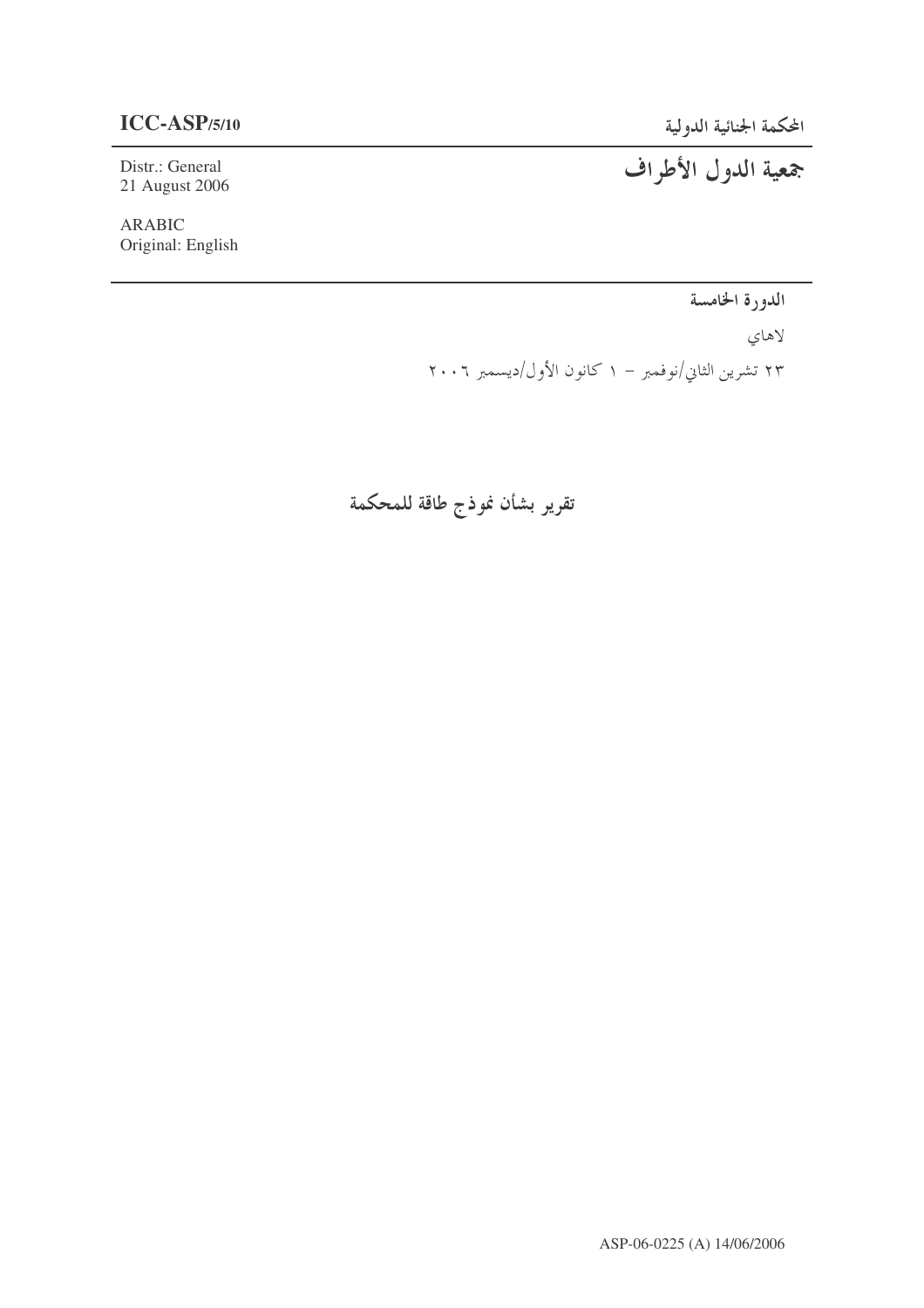# المحتويات

|         | ملخص تنفيذي            |             |
|---------|------------------------|-------------|
| أو لا–  | مقدمة                  | ٤           |
| ثانيا–  |                        | $\circ$     |
|         |                        | $\circ$     |
|         |                        | $\circ$     |
| ثالثا-  |                        | ٩           |
| , ابعا– |                        | $\setminus$ |
|         |                        | $\setminus$ |
|         |                        | $\setminus$ |
|         |                        | $\gamma$    |
|         |                        | $\gamma$    |
|         | ىاء—                   | $\sqrt{ }$  |
|         | خامسا— الخطوات المقبلة | $\sqrt{2}$  |
| $1 + 1$ |                        |             |

# المرفقات

| الأنشطة المدرجة في نموذج لطاقة المحكمة دون أن تكون لها روابط بعوامل التبعية ــ ١٦ | المرفق الأول  |
|-----------------------------------------------------------------------------------|---------------|
|                                                                                   | المرفق الثاني |
|                                                                                   |               |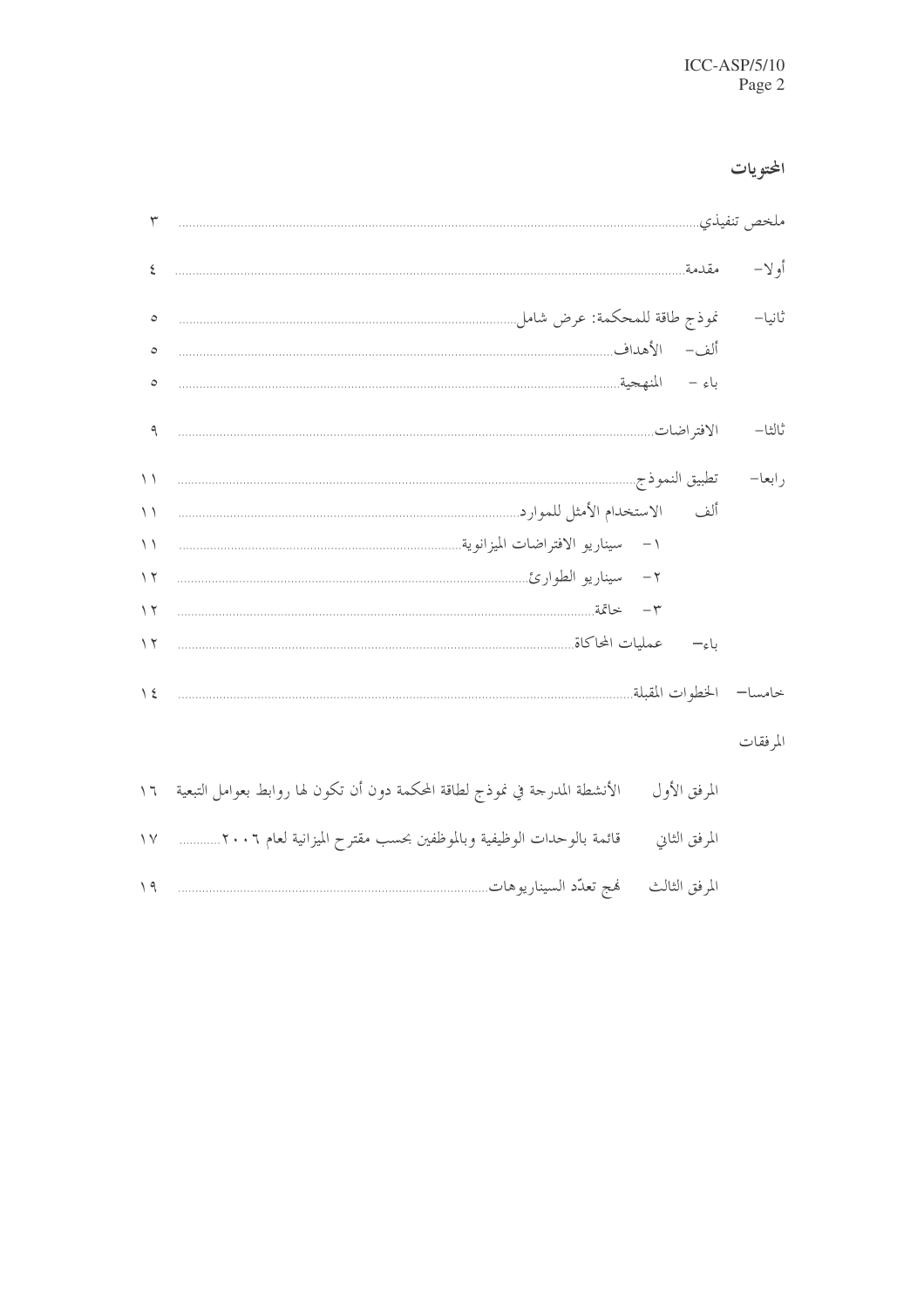# ملخّص تنفيذي

يمثَّل نموذج الطاقة للمحكمة ("النموذج") أداة للتخطيط تسمح للمحكمة بتحديد ما تحتاجه من موارد لتحقيق ناتج بعينه على مدى فترة زمنية بعينها كما تحتاجه للاستخدام الأمثل لمواردها.

وقد قامت المحكمة بوضع هذا النموذج لتستعين به في المحالات التالية:

- اتخاذ القرارات المتعلقة بطاقة المحكمة؛  $\bullet$
- تحسين كفاءة الأنشطة التي تضطلع ها المحكمة؛
	- ووضع وتبرير الميزانيات.

والغرض من هذا التقرير هو شرح كيفية تشكيل نموذج الطاقة للمحكمة والطريقة التي يُستخدم ها.

وُضع هذا النموذج استنادًا إلى تحليل مفصّل لموارد المحكمة وعملياقما الراهنة واستنادًا كذلك إلى افتراضات تخصُّ المستقبل. وقد تمَّ إدماج بيانات شاملة مستمدة من كافة أنشطة المحكمة في هذا النموذج.

وبالإضافة إلى الصعوبات المتأصلة في عملية التنبؤ بمطالب المستقبل، على المحكمة أن تُعني أيضًا بمسألة عدم التيقّن في التنبَّو بدقة بسير عملها مستقبلاً حيث إنها لا تزال في المراحل الابتدائية من عملياهما. وسيتمّ باستمرار تطويع هذا النموذج عبر الزمن لكي يعكس التجارب المكتسبة.

و لم تُدرج في هذا التقرير نتائج عمليات المحاكاة باستخدام النموذج نظرا لأن هذه النتائج تخضع للمناقشة في الوقت الراهن.

وتعتزم المحكمة أن تعرض وتناقش نتائج عمليات المحاكاة مع لجنة الميزانية والمالية في الدورة السابعة للجنة.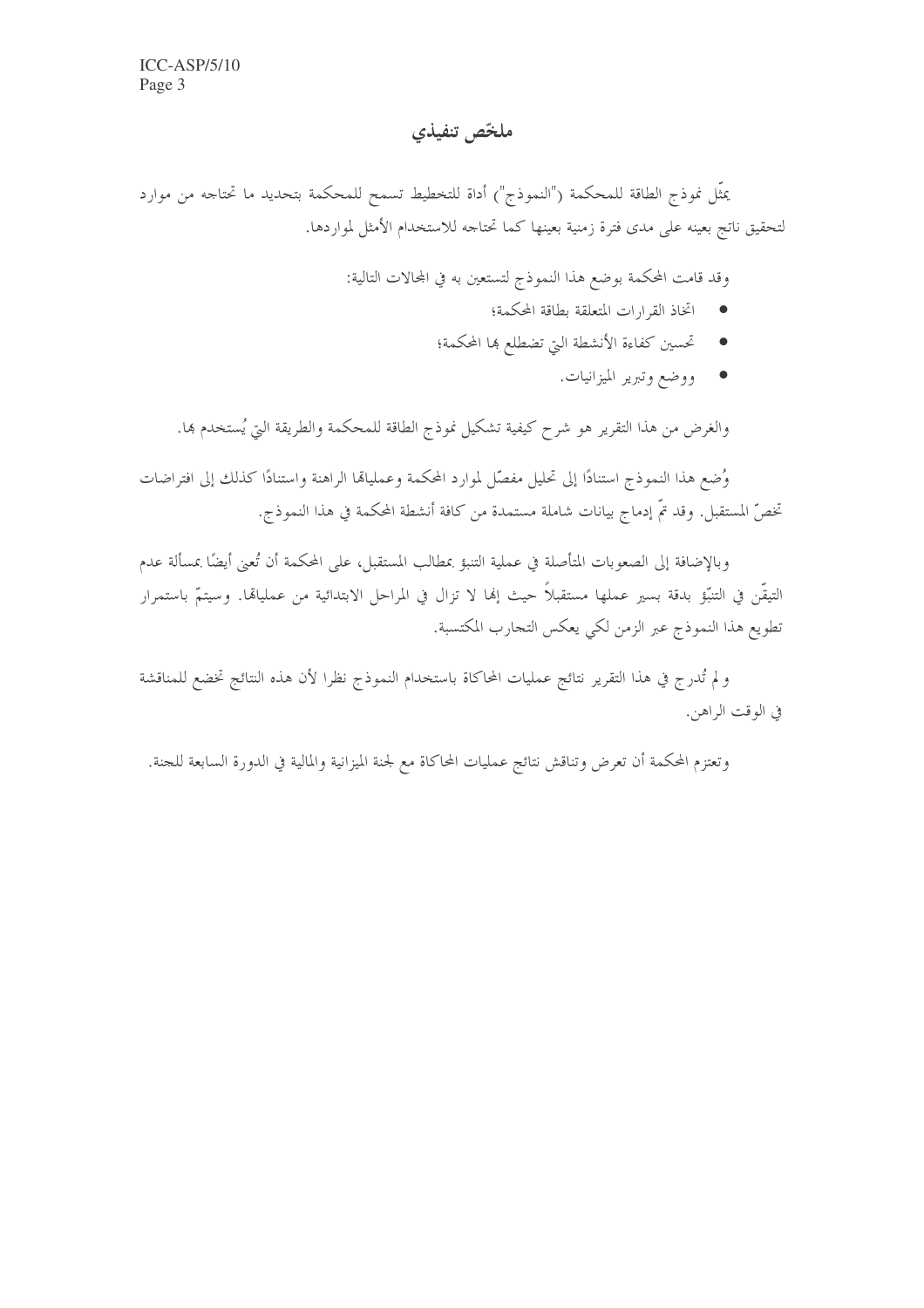# أو"لا- مقدمة

ما زالت المحكمة الجنائية الدولية ("المحكمة") منظمة ناشئة. فقد أُسَّست بموجب نظام روما الأساسي الذي  $-1$ بدأ نفاذه في ١ تموز/يوليه ٢٠٠٢. وتولَّى قضاة المحكمة ومدعيها العام ومسجَّلها مناصبهم في عام ٢٠٠٣.

و لم تُكمل المحكمة حيّ الآن دورة كاملة لأنشطتها. إذ هي في المرحلة التحضيرية لأوّل محاكمة تجريها  $-\tau$ وهي لم تزل تقوم بمرحلة تطوير وتحسين هيكلها وإجراءالها.

والمحكمة ملتزمة بأن تكون مؤسسة تتميَّز بالفعالية كما هو مبيِّن في خطَّتها الاستراتيجية. وضمان الفعالية  $-\tau$ يقتضى التخطيط الكفء في كافة المحالات بما في ذلك التخطيط للاحتياحات المقبلة المتعلَّقة بطاقتها.

وتمثَّل الاحتياجات المقبلة من طاقة المحكمة قضيَّة معقَّدة تتوقف على عدد من العوامل تشمل ما يلي:  $-\xi$ 

- عدد الحالات والتحقيقات والمحاكمات والاستئنافات البت ستتصدّى لها المحكمة؛
- المدّة الزمنيّة اللازمة لإلقاء القبض على شخص من الأشخاص مطلوب للمحكمة أو تسليمه لها؛
	- الموارد اللازمة لمواجهة مختلف المراحل في إطار حالة بعينها؛
		- كفاءة المحكمة؛
		- الموقع الجغرافي لموارد المحكمة وأنشطتها؛
	- والمرونة التي تتوخاها المحكمة في تلبية الطلبات غير المتوقَّعة.

ودعمًا للمناقشات التي ستجريها حول احتياحاقما المقبلة، وضعت المحكمة نموذجاً لطاقتها كأداة للربط بين الانجازات المحتملة وبين احتياجاتها من الموارد البشرية.

ويقوم النموذج على أساس بيانات حقيقية مستمدَّة من تجارب المحكمة. وقد سعت المحكمة، في المحالات  $-$  7 التي تكون فيها تحربتها محدودة، إلى وضع أكبر عدد ممكن من الافتراضات الواقعية. وكما هو الشأن بالنسبة لكلّ محاولة لاستقراء المستقبل تنطوي هذه الافتراضات على بعض أوجه عدم التيقَّن. وسوف تنمو، على مدى الزمن، تحربة المحكمة وستزداد باطراد موثوقية النموذج ودقته.

ويوفُّر هذا التقرير عرضاً شاملاً لمرامي وطريقة عمل النموذج. وما سيسفر عنه النموذج من نتائج متوقف  $-\vee$ على طبيعة الافتراضات التي تُوَفَّرٌ كمدحلات. والافتراضات المعروضة في هذا التقرير إنما هي افتراضات مبدئية مستخدمة لوضع النموذج. وسوف تعيد المحكمة النظر باستمرار في هذه الافتراضات وسوف تعرض نتائج النموذج على احتماعات لجنة الميزانية والمالية وجمعية الدول الأطراف في عام ٢٠٠٦.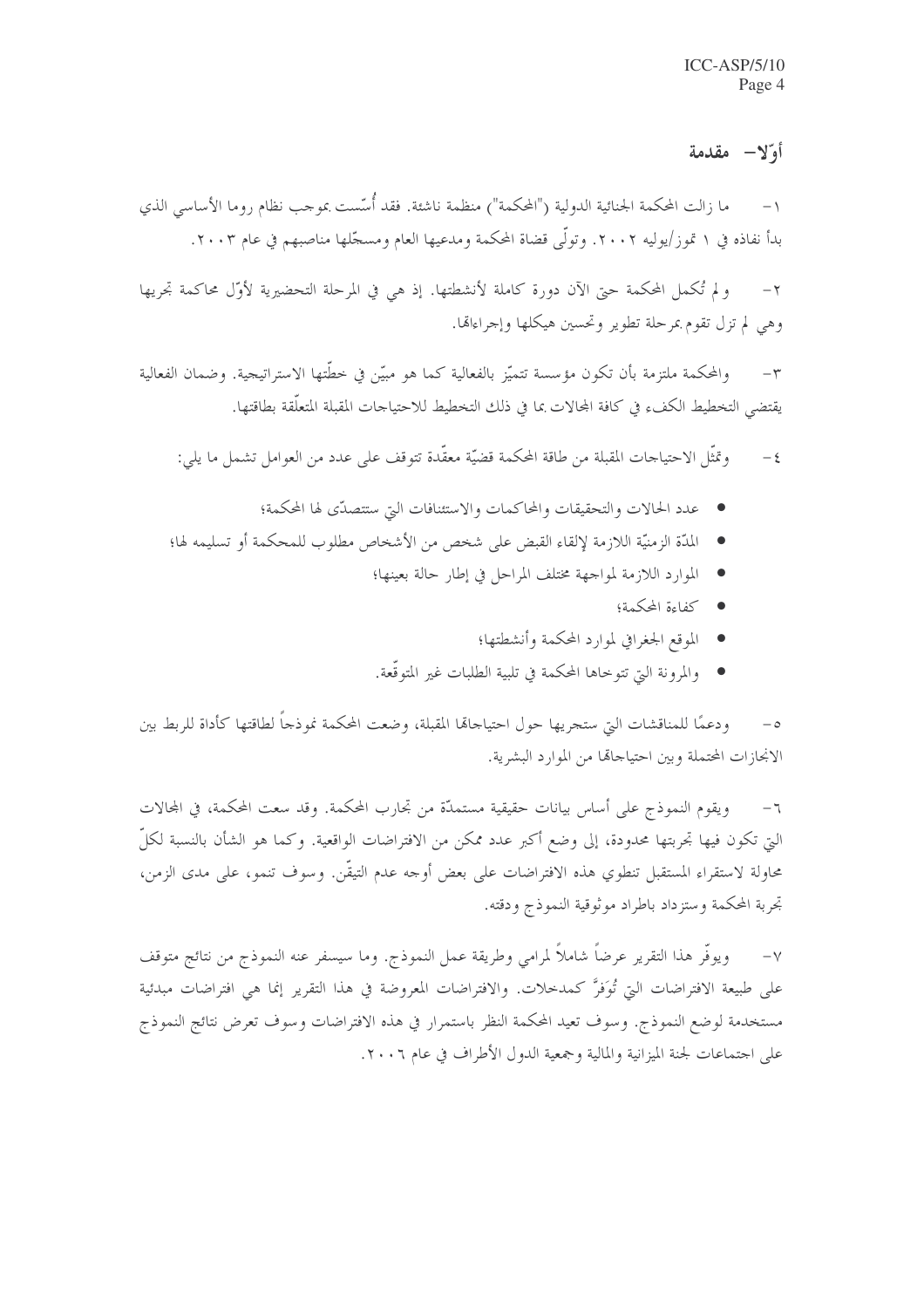ثانيا– فموذج طاقة للمحكمة: عرض شامل

ألف – الأهداف

٨– النموذج أداة محاكاة ومناشدة الأمثل تصلح لربط عدد الحالات والتحقيقات والمحاكمات والاستئنافات الممكن أن تضطلع ها المحكمة بمجموعة معيّنة من الموارد على مدى فترة زمنيّة بعينها (لمعرفة ما هو الأثر المتولّد عن تصدّي المحكمة لثلاث أو خمس من الحالات في وقت متزامن؟ وما هي العواقب الممكن أن تترتّب إن سعت المحكمة لإجراء محاكمات عشر على مدى فترة خمس من السنوات على سبيل المثال؟).

ولذلك فإن الهدف الأوَّلي من النموذج هو تيسير اتخاذ القرارات المتصلة بحجم المحكمة. ومن حلال توزيع  $-9$ أنشطة المحكمة على مدى الزمن وربط هذه الأنشطة باحتياجاقما من الموارد البشرية يساعد النموذج على تحديد الفترات التي يلزم فيها توفير موارد بشرية إضافية. كما أنه سيساعد على تحديد الاحتياجات المتعلقة بالميزانية السنوية ومباشرة الإجراءات الرامية إلى الزيادة في عدد القضاة في وقت سابق كافٍ إن دعت الضرورة إلى ذلك. ومن خلال توفير معلومات بشأن الموارد البشرية اللازمة للحصول على مجموعة من النواتج، يمكن أن يُستخدم النموذج أيضاً كأساس لتقدير مستويات التوظيف بالنسبة للمباني الدائمة.

وبالإضافة إلى توفيره رابطة شاملة تجمع بين موارد المحكمة ونواتجها يتيح النموذج عددا من المزايا الثانوية.  $- \wedge$ 

١١- أوَّلا، يوفر النموذج المعلومات اللازمة لرصد وزيادة كفاءة المحكمة. ويمكن أن يساعد النموذج على تحديد وإزالة الاختناقات التي تعاني منها الوحدات التنظيمية. وقد حدّدت المحكمة أيضا، في تصميمها للنموذج، النواتج التي تتحقَّق بحسب كل موظَّف على مستوى كل وحدة تنظيمية. وتوفَّر مثل هذه المعلومة أساسا للمحكمة لإعادة النظر في العمليات التي يقوم عليها كل ناتج من النواتج لتبيّن المواضع الممكن فيها زيادة الكفاءة.

ثانيا، يمكن أن يُستخدم النموذج في المستقبل لمساعدة المحكمة على تبرير طلبالها المتعلقة بالميزانية من حيث  $-17$ النتائج المتوقَّعة. وهذا يساعد جمعية الدول الأطراف على أن تكون على بيّنة من أثار التغييرات الميزانوية في قدرة المحكمة على تحقيق النتائج المتوحاة والعكس بالعكس. بالإضافة إلى ذلك يُستخدم النموذج راهنا في وضع الافتراضات المتعلقة بعدد التحقيقات والمحاكمات لعام ٢٠٠٧. وسوف يتمّ في المستقبل زيادة تطوير الرابطة التي تر بطه بالميزانية.

### باء المنهجيسة

١٣- يطبّق النموذج فمج خطُّ الإنتاج على أنشطة المحكمة، وهي أنشطة يمكن تجميعها في خمس مراحل على مدى فترة من الزمن ابتداء من التحليل الأوَّلي للمعلومات وانتهاء بإتمام حالة من الحالات بما يشمل تنفيذ أية أحكام تَصِدُرٍ . ويصف الشكل ١ أدناه حط الإنتاج هذا.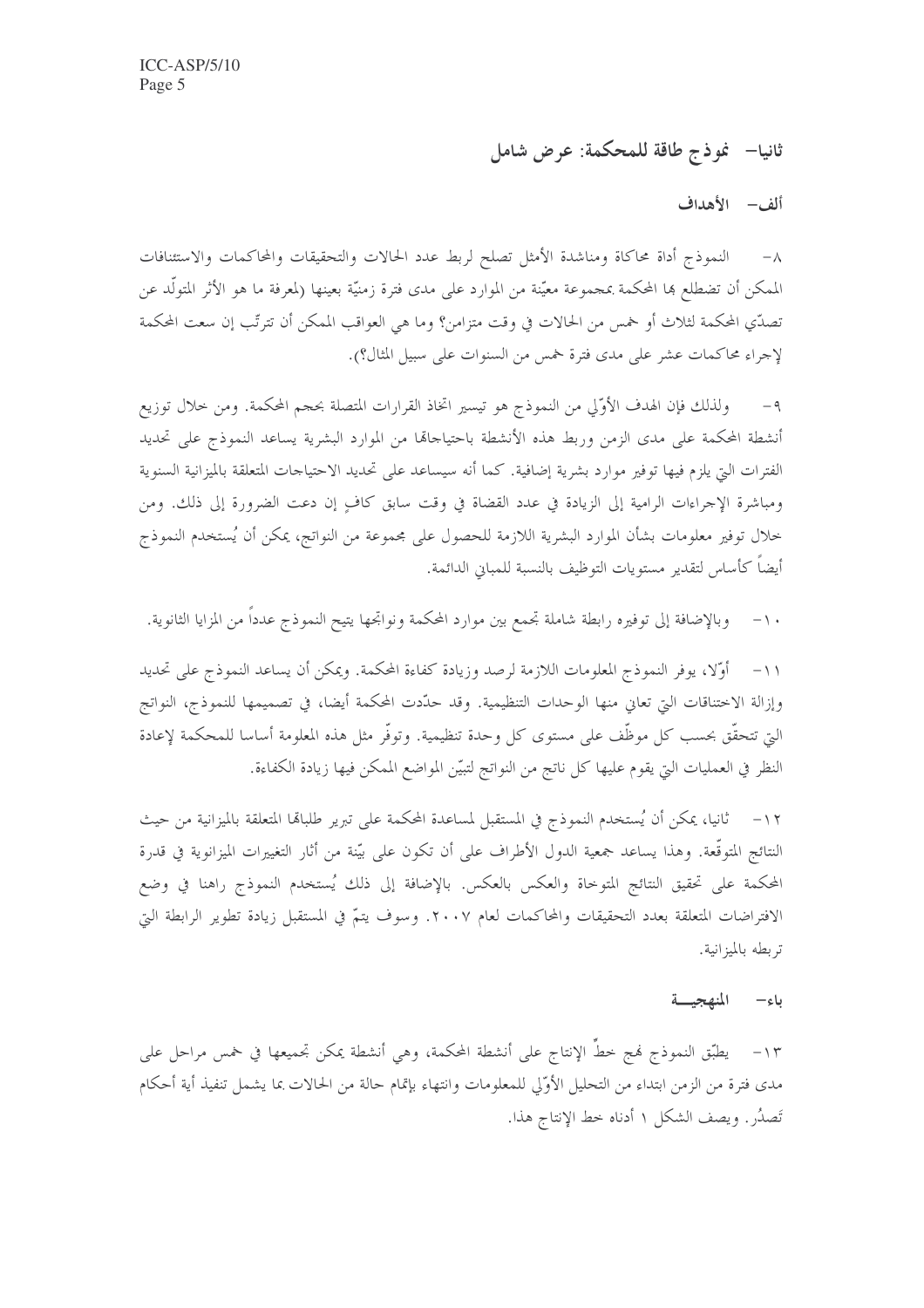|                              |                 | مراحل أنشطة المحكمة الجنائية الدولية |  |                |                   |         |              |
|------------------------------|-----------------|--------------------------------------|--|----------------|-------------------|---------|--------------|
|                              |                 |                                      |  |                |                   |         | الفحص الأولي |
| إعادة النظر<br>(الاستئنافات) |                 | الاستئنافات التمهيدية                |  | (حالات محتملة) |                   |         |              |
| التنفيذ                      | الاستئناف       | التحقيق<br>المحاكمة                  |  |                |                   |         |              |
|                              |                 |                                      |  |                | الدائرة التمهيدية |         |              |
|                              | اختتام المحاكمة | اعتماد التهم                         |  | أمر إلقاء      | بداية             | الإحالة |              |
|                              |                 |                                      |  | القبض          | التحقيق           |         |              |

١٤− وفي كل مرحلة، يمكن تصوَّر أن تتوصل المحكمة إلى بعض النواتج أو تؤدي بعض الأنشطة الأساسية. فعلى سبيل المثال، تخلص المحكمة أثناء مرحلة التحقيق من التحقيقات التي تفضي إمّا إلى اعتماد التهم أو إلى قرار بوقف التحقيق. وأثناء مرحلة المحاكمة، تنهي المحكمة محاكمالها التي تسفر عن حكم من الأحكام، وما إلى ذلك. وعدد هذه الأنشطة الأساسية الممكن إنجازها يتوقف على جملة من الأمور منها الموارد البشرية المتاحة.

١٥- ويسهم أفراد ملاك المحكمة بصورة مباشرة في إتمام نشاط أساسي واحد أو أكثر من الأنشطة الأساسيةأو إنهم يوفُّرون الدعم الإداري أو التشغيلي لمثل هذه الأنشطة. وعلى حين أن الدعم التشغيلي ليس مربوطاً بالضرورة بحالة بعينها إلا أنه يوفُّر مع ذلك الدعم المباشر للأنشطة الأساسّية (الترجمة، الاحتجاز، خدمات إدارة المحكمة، وما إلى ذلك). والدعم الإداري لازم لسير أعمال المحكمة ولكنه لا يرتبط مباشرةً بأنشطتها الرئيسية (الموارد البشرية، المشتريات، وما إلى ذلك).<sup>(')</sup> ومن خلال جمع المعلومات على نطاق المحكمة بأسرها يحدّد النموذج مساهمة كلّ فرد من أفراد الملاك في عمليات المحكمة ومن ثمَّ العلاقة بين الموارد من الموظفين ومحمو ع الناتج.

وجرى تصميم النموذج على مرحلتين. في المرحلة الأولى تمَّ تجميع المعلومات من الوحدات الوظيفية التابعة  $-17$ للمحكمة.'`) ويمكن الاطلاع على قائمة بمختلف الوحدات في المرفق الثاني. وقد طُلب من كلٍّ وحدة من الوحدات أن تحدّد ما يلي:

<sup>(</sup>١) هناك عدد محدود من الأنشطة لا يمكن أن يكون مرتبطا مباشرة أو بصورة غير مباشرة بالأنشطة الأساسية (مثل تنمية الوعي العام بدور المحكمة عن طريق الإعلام، ومثل المبابى الدائمة وما إلى ذلك). ويرد في المرفق الأول تحديد لهذه الأنشطة وبيان للنظر في ادماجها.

<sup>(</sup>٢) بما أن تجربة المحكمة تُعتبر محدودة في بحال الإضطلاع بالاحراءات القضائية وتفاديا لعدم إثارة نواحي قلق إزاء مبدإ الإنصاف وعدالة الإجراءات، تم توحي نمج مختلف فيما يخص الهيئة القضائية. حيث قام الفريق المعنى بنموذج طاقة للمحكمة، بالتعاون مع ممثلي مختلف الأحهزة، بوضع الافتراضات فيما يخص الحدّ الأدنى من الوقت اللازم لكل مرحلة من مراحل الإحراءات القضائية وعدد الإجراءات الممكن أن تضطلع بما دائرة من الدوائر بصورة متزامنة. ودُعى القضاة إلى التعليق على معقولية هذه الافتراضات التي تمّ استعراضها في وقت لاحق في ضوء ما أبدوه من تعليقات. ويقوم الملاك اللازم للدوائر على أساس الهيكل المقترح للدوائر كما هو معروض في مشروع الميزانية البرنامجية للمحكمة لعام ٢٠٠٥ (الوثائق الرسمية لجمعية الدول الأطراف في نظام روما الأساسي للمحكمة الجنائية الدولية، الدُّورة الثالثة، لاهاي، ٦-١٠ سبتمبر ٢٠٠٤ (منشور المحكمة الجنائية الدولية، الجزء الثاني، ألف ٧، الفقرات ١٤٢– ١٤٤) . وعلى أثر طلب موجه من لجنة الميزانية والمالية بخصوص توفير مبررات إضافية ستتمَّ إعادة تقييم مستويات التوظيف في الدوائر في ضوء التجارب المقبلة.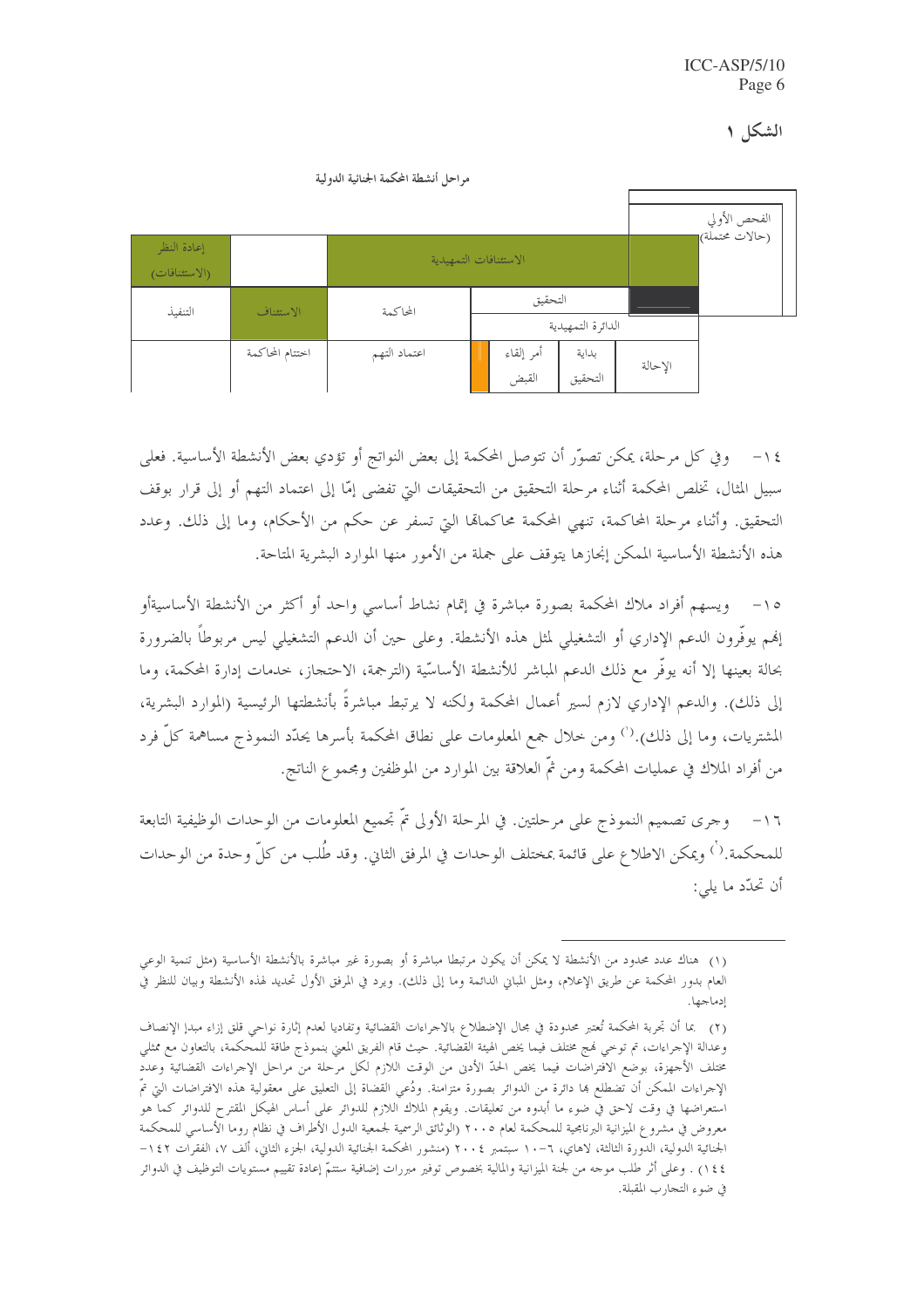- مهامّها الرئيسية (أو أنشطتها ونواتجها الرئيسية)؛
- المدَّة الزمنية والموارد من الموظفين (مبيَّنة باعتبارها "مكافئ العمل المتفرغ" على أساس أن المكافئ الواحد يساوي فرداً واحدًا من أفراد الملاك العامل على سبيل التفرُّغ لمدة سنة واحدة) المخصِّصة لكلِّ مهمّة من المهام على أساس سنوى<sup>(٣)</sup>؛
	- الناتج الممكن إنحازة بالاعتماد على هذه الطاقة؛
- العوامل الممكن أن تتسبَّب في الزيادة أو النقص في الناتج الذي تُدعى الوحدة إلى أدائه (عوامل التبعية).

١٧– وترد المعلومات التي قدَّمتها كلُّ وحدة من الوحدات مضمَّنة في حدول (كالجدول ١). وهذه المعلومات تستند إلى الطريقة التي تعمل بما الوحدات حاليا ولا تورد مكاسب الكفاءة الممكن تحقيقها من حلال إعادة تنظيم العمل أو بالنسبة للمجالات التي يعمل فيها حاليا موظف تابع لوحدة من الوحدات بشكل يفوق مكافئ العمل المتفر غ.

|                 | النسبة               |                               | الطاقة الراهنة مقدرة |                         |
|-----------------|----------------------|-------------------------------|----------------------|-------------------------|
| عامل التبعية    | مكافئ العمل          | الناتج الحالي                 | بمكافئ عمل العامل    | المهمة                  |
|                 | المتفرغ: الناتج      |                               | المتفرغ ( )          |                         |
| عــدد الحــالات | مكافئ عمل عامل       | الدعم لحالات ثـــــــــــلاثٍ |                      | دعم العمليات الميدانية  |
|                 | متفرغ واحد بحسب      |                               |                      |                         |
|                 | كـــــل حالة         |                               |                      |                         |
| الوثائق بحسب كل | ۰٫۸ من مکافـــئ      | دعم مقدّم لــــ ٢,٦ مــــن    | $\setminus$          | إدخال البيانات المتعلقة |
| تحقيق           | عمل عامل متفرغ       | الحالات المحتملة              |                      | بالحالة                 |
|                 | بحسب الحالة المحتملة |                               |                      |                         |
| مهمسة أساسيسة   | ه, . من مكافـــئ     | إجراءات التشغيل القياسية      | $\cdot$ , $\circ$    | إجراءات التشغيل         |
| (لا تتغير)      | عمل عامل متفرغ       | المطلوبة                      |                      | القياسية                |
| المهمة الأساسية | ۱٫۵ من مکافئ عمل     | تنظيم الوحدة والإشراف عليها   | $\setminus$ , o      | التنظيم/الإدارة         |
| (لا تتغير)      | عامل متفرغ واحد      | وإدارتما                      |                      |                         |

الجدول ١- وحدة دعم العمليات: التوزيع الراهن للموارد بحسب المهامّ والنواتج

١٨– وقام الفريق الذي صمَّم النموذج بوضع الجداول الخاصة بكل وحدة، وذلك بالتعاون مع المشرفين على الوحدة المعنيَّة من أجل التحقُّق من المعلومات المقدَّمة ولكفالة الاتِّساق في تناول كلِّ وحدة.

١٩- وتمثَّلت المرحلة الثانية من تصميم النموذج في إدراج الوثائق الخاصَّة بكلِّ وحدة ضمن حدول حسابي رئيسي تمّ في نطاقه ربط ما يتوافر من البيانات المتعلّقة بمكافئ عمل عامل متفرغ والنواتج جميعها بالأنشطة الرئيسية للمحكمة وبعوامل التبعيّة التي تمسّها. وحينما يجري تغيير أعداد الحالات والتحقيقات والمحاكمات والاستئنافات في المدخلات يتعدّل الجدول الحسابي تلقائيا ليتوافق ومستوى الموظفين المطلوب لكافة المهام المتأثرة وفقاً لما تمليه عوامل التبعية.

<sup>(</sup>٣) تشمل الموارد من الموظفين أفراد الملاك العاملين في إطار عقود المساعدة المؤقتة العامة الذين لم تخصص لهم وظيفة في الميزانية.

<sup>(</sup>٤) الطاقة الإجمالية المتمثلة في عمل عامل على سبيل التفرغ بالنسبة لكلِّ وحدة سيتمثل في معظم الحالات في عدد صحيح يساوي عدد الوظائف المدرجة في الميزانية بالنسبة لتلك الوحدة.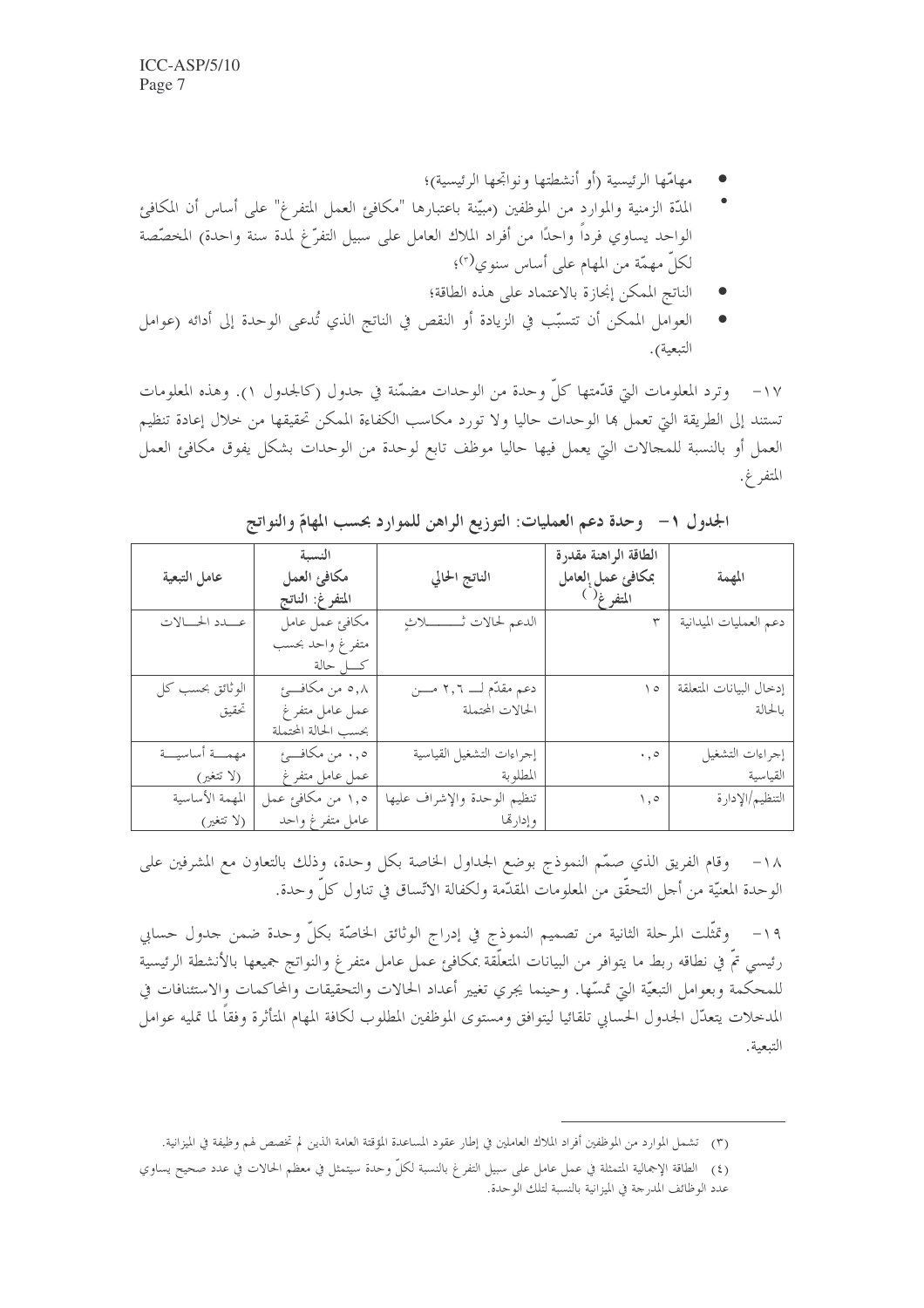# الشكل ٢– `` غوذج طاقة للمحكمة: مثال للعلاقة بين المهام وعوامل التبعيّة

نموذج طاقة للمحكمة

|                          |    | عوامل التبعية (DF)         |
|--------------------------|----|----------------------------|
| عدد الحالات              |    | متصلة بالحالات             |
| حالات قيد التحقيق        |    | متصلة بالتحقيقات           |
|                          |    | عوامل تبعية أخرى           |
| انتفاء عامل التبعية      |    | تنظيم                      |
| ليس هناك محاكمات متزامنة | صف | متصلة بالمحاكمة            |
|                          |    | شاهد بحسب المحاكمة الواحدة |
|                          |    | اتصالات في السنة           |
|                          |    |                            |

| $Y \cdot Y \cdot T$ مو اړ د |                             | $\gamma \cdot \cdot \circ \alpha$ موارد ۱ | مكافئ عمل                | مكافئ ا <mark>ل</mark> عمل المتفرغ | عامل التبعية | عامل التبعية                                          | المهمة                       | المهام                                   | الفئة          | القسم                         | الجهاز            |  |
|-----------------------------|-----------------------------|-------------------------------------------|--------------------------|------------------------------------|--------------|-------------------------------------------------------|------------------------------|------------------------------------------|----------------|-------------------------------|-------------------|--|
|                             | الفرق                       |                                           | متفرغ/عامل التبعية       | إعامل اللبعية                      |              |                                                       | المرجع                       |                                          |                |                               |                   |  |
|                             |                             |                                           | الأمثا                   |                                    |              |                                                       |                              |                                          |                |                               |                   |  |
| $\setminus$ , $\circ$       | $\cdot$ , $\vee$ $\circ$ -  | ۰, ۰                                      | 7,70                     | $\cdot$ , $\vee$ $\circ$           |              | متصلة بالحالات                                        | $\setminus$ $\triangleright$ | الاتصالات ذات الصلة بالحالات والتوعية    | الدعم التشغيلي | وحدة الإعلام                  | مكتب المدعي العام |  |
| $\cdot$ , 90                | صفر                         | $\cdot$ , 90                              | $\cdot$ , 90             | $\cdot$ , 90                       |              | عوامل تبعية أخرى                                      | $\gamma$                     | الاتصالات الخارجية                       | الدعم التشغيلي | وحدة الإعلام                  | مكتب المدعي العام |  |
| $\cdot$ , $\epsilon$ o      | صفر                         | $\cdot$ , $\epsilon$ o                    | $\cdot$ , $\epsilon$ o   | $\cdot$ , $\epsilon$ o             |              | عوامل تبعية أخرى                                      | $\setminus$                  | تنمية شبكة وسائط الإعلام العامة وتحليلها | الدعم التشغيلي | وحدة الإعلام                  | مكتب المدعى العام |  |
| $\cdot$ , \                 | صفر                         | $\cdot$ , \                               | $\cdot$ , \              | $\cdot$ , \ $\cdot$                |              | تنظيم                                                 | م (                          | التنظيم                                  | الإدارة        | وحدة الإعلام                  | مكتب المدعى العام |  |
| ٢,٥                         | صفر                         | ٢,٥                                       | ٥, ٢                     | $\mathbf{y}, \mathbf{z}$ .         |              | عوامل تبعية أخرى                                      | $5^{\circ}$                  | تطوير نظم المعلومات                      | الإدارة        | وحدة قاعدة للعارف             | مكتب المدعي العام |  |
|                             | صفر                         |                                           |                          | $\lambda$ , $\cdot$                |              | عوامل تبعية أخرى                                      | $\tau_{\gamma}$              | دعم التطبيقات                            | الإدارة        | وحدة قاعدة للعارف             | مكتب المدعى العام |  |
|                             | $\lambda$ , $\zeta$ -       | صفر                                       | $\setminus$ , $\uparrow$ | $\cdot$ , $\tau$ .                 |              | متصلة بالتحقيقات                                      | $\mathfrak{c}_P$             | الإجر اءات القضائية/الدعم القضائي        | الدعم التشغيلي | وحدة قاعدة للعارف             | مكتب المدعى العام |  |
| صفر                         | صفر                         | صفر                                       | صفر                      | $\lambda$ .                        |              | متصلة بالمحاكمة                                       | م∘                           | دعم قاعات المحكمة                        | الدعم التشغيلي | وحدة قاعدة للعارف             | مكتب المدعي العام |  |
| $\cdot$ , o                 | صفر                         | $\cdot$ , o                               | $\cdot$ , o              | $\cdot$ , o                        |              | تنظيم                                                 | $5^{\circ}$                  | لتنظيم                                   | الإدارة        | وحدة قاعدة للعارف             | مكتب المدعي العام |  |
| $r, \varepsilon$            |                             | 2,20                                      | $r, \epsilon$            | $\wedge$ , $\wedge$                |              | عوامل متصلة بالحالات                                  | م7                           | الدعم التحليلي للتحقيقات                 | الدعم التشغيلي | وحدة الدعم التحليلي للتحقيقات | مكتب المدعى العام |  |
| ٢,٥                         | صفر                         | ٢,٥                                       | ٥, ٢                     | ٢,٥                                |              | عوامل تبعية أخرى                                      | م7                           | مراقبة الجرائم                           | الدعم التشغيلي | وحدة الدعم التحليلي للتحقيقات | مكتب المدعى العام |  |
| $\setminus$ , o             | صفر                         | ٥,١                                       | ٥,١                      | $\setminus$ , $\circ$              |              | عوامل تبعية أخرى                                      | م7                           | تطوير المنهجيات والبحوث                  | الدعم التشغيلي | وحدة الدعم التحليلي للتحقيقات | مكتب المدعي العام |  |
| $\setminus$ ,00             |                             | ٥٥, ٢                                     | $\setminus$ , o o        | $\rightarrow$ , olo                |              | تنظيم                                                 | م7                           | غير ذلك                                  | الإدارة        | وحدة الدعم التحليلي للتحقيقات | مكتب المدعى العام |  |
|                             | $\lambda \cdot \rho -$      | ٢,٩٥                                      | ٤                        | $\lambda$ , $\frac{1}{2}$          |              | متصلة بالتحقيقات                                      | $Y_{\uparrow}$               | دعم البعثات/حماية الشهود                 | الدعم التشغيلي | وحدة الدعم التشغيلي           | مكتب المدعي العام |  |
| $\cdot$ , $\circ$           | صفر                         | $\cdot$ , $\circ$                         | $\cdot$ , o              | $\cdot$ , $\ast$                   |              | عوامل تبعية أخرى                                      | $V_{\uparrow}$               | القواعد والنظم الأمنية/الامتثال          | الدعم التشغيلي | وحدة الدعم التشغيلي           | مكتب المدعى العام |  |
| $\lambda, \lambda$          | $12,70-$                    | $\mathsf{r},\mathsf{v}$                   | $\forall$ , £            | $\mathbf{r}$ , $\mathbf{r}$ .      |              | متصلة بالحالات                                        | م۸                           | إدخال البيانات — تدوين السجلات           | الدعم التشغيلي | وحدة الدعم التشغيلي           | مكتب المدعى العام |  |
|                             | $2.50 -$                    | $T, \Delta$                               | $\vee$ , o               | $\mathbf{r}$ , $\mathbf{b}$ .      |              | متصلة بالحالات                                        | م۸                           | إدخال البيانات — البيانات الشرحية        | الدعم التشغيلي | وحدة الدعم التشغيلي           | مكتب المدعي العام |  |
| ۲.۰                         | صفر                         | .70                                       | $\cdot$ , $\tau \circ$   | $\cdot$ / $\circ$                  |              | عوامل تبعية أخرى                                      | م۹                           | لتنظيم                                   | الإدارة        | وحدة الدعم التشغيلي           | مكتب المدعى العام |  |
|                             | صفر                         |                                           |                          | $\frac{1}{2}$ .                    |              | عوامل تبعية أخرى                                      | $\wedge$ + $\wedge$          | الإدارة                                  | الإدارة        | وحدة الدعم التشغيلي           | مكتب المدعى العام |  |
| $\cdot$ , $\circ$           | صفر                         | $\cdot$ , o                               | $\cdot$ , o              | $\cdot$ , $\cdot$ 0                |              | اتصالات                                               |                              | تسجيل الاتصالات                          | الأساسية       | وحدة المعلومات والأدلة        | مكتب المدعي العام |  |
|                             | $\cdot$ , $\xi -$           |                                           | ۲, ٤                     | $\cdot$ , $\wedge$ $\cdot$         |              | متصلة بالحالات                                        |                              | دعم البعثات                              | الدعم التشغيلي | وحدة المعلومات والأدلة        | مكتب المدعى العام |  |
|                             | $\cdot$ , q -               | $\epsilon, \circ$                         | $\circ$ , $\xi$          | $\wedge$ , $\wedge$                |              | متصلة بالحالات                                        |                              | تسجيل الأدلة                             | الدعم التشغيلي | وحدة المعلومات والأدلة        | مكتب المدعي العام |  |
|                             | $\setminus$                 | صفر                                       |                          | $\lambda$ , $\cdot$ $\cdot$        |              | عوامل تبعية أخرى                                      |                              | حفظ الأدلة                               | الدعم التشغيلي | وحدة المعلومات والأدلة        | مكتب المدعى العام |  |
|                             | صفر                         |                                           |                          | $\lambda$ .                        |              | عوامل تبعية أخرى                                      |                              | دعم التطبيقات                            | الإدارة        | وحدة المعلومات والأدلة        | مكتب المدعى العام |  |
|                             | $\lambda -$                 | صفر                                       |                          | $\lambda$ , $\cdot$ $\cdot$        |              |                                                       |                              | غير ذلك                                  | الإدارة        | وحدة المعلومات والأدلة        | مكتب المدعي العام |  |
| $T \leftrightarrow T$       |                             | $Y \leftrightarrow 0$                     | الأمثل                   |                                    |              |                                                       |                              |                                          |                |                               |                   |  |
| $\cdot$ , o                 | صفر                         | $\rightarrow$ , $\diamond$                | غير منطبق                |                                    |              | بحموع مكافئ العمل المتفرغ للأنشطة الأساسية            |                              |                                          |                |                               |                   |  |
| 2.10                        | $Y \setminus A$ -           | $r\tau, \epsilon$                         | $\circ \wedge, \vee$     |                                    |              | بحموع دعم عمليات مكافئ العمل المتفرغ (الدعم التشغيلي) |                              |                                          |                |                               |                   |  |
| $9, Y \circ$                | $Y, YY$ -<br>مت             | 9.7                                       | 9,7                      |                                    |              | مجموع إدارة مكافئ العمل المتفرغ (الإدارة)             |                              |                                          |                |                               |                   |  |
|                             | $\mathcal{T}$ (             |                                           |                          |                                    |              |                                                       |                              |                                          |                |                               |                   |  |
| $\circ \wedge, \circ$       | $\uparrow$ \, $\uplambda$ - | $\S$ $\S$ , $\S$                          | غير منطبق                |                                    |              |                                                       |                              |                                          |                |                               |                   |  |

 $\begin{array}{lcl} & \text{ICC-ASP/S/10} \\ & \text{Page 8} \end{array}$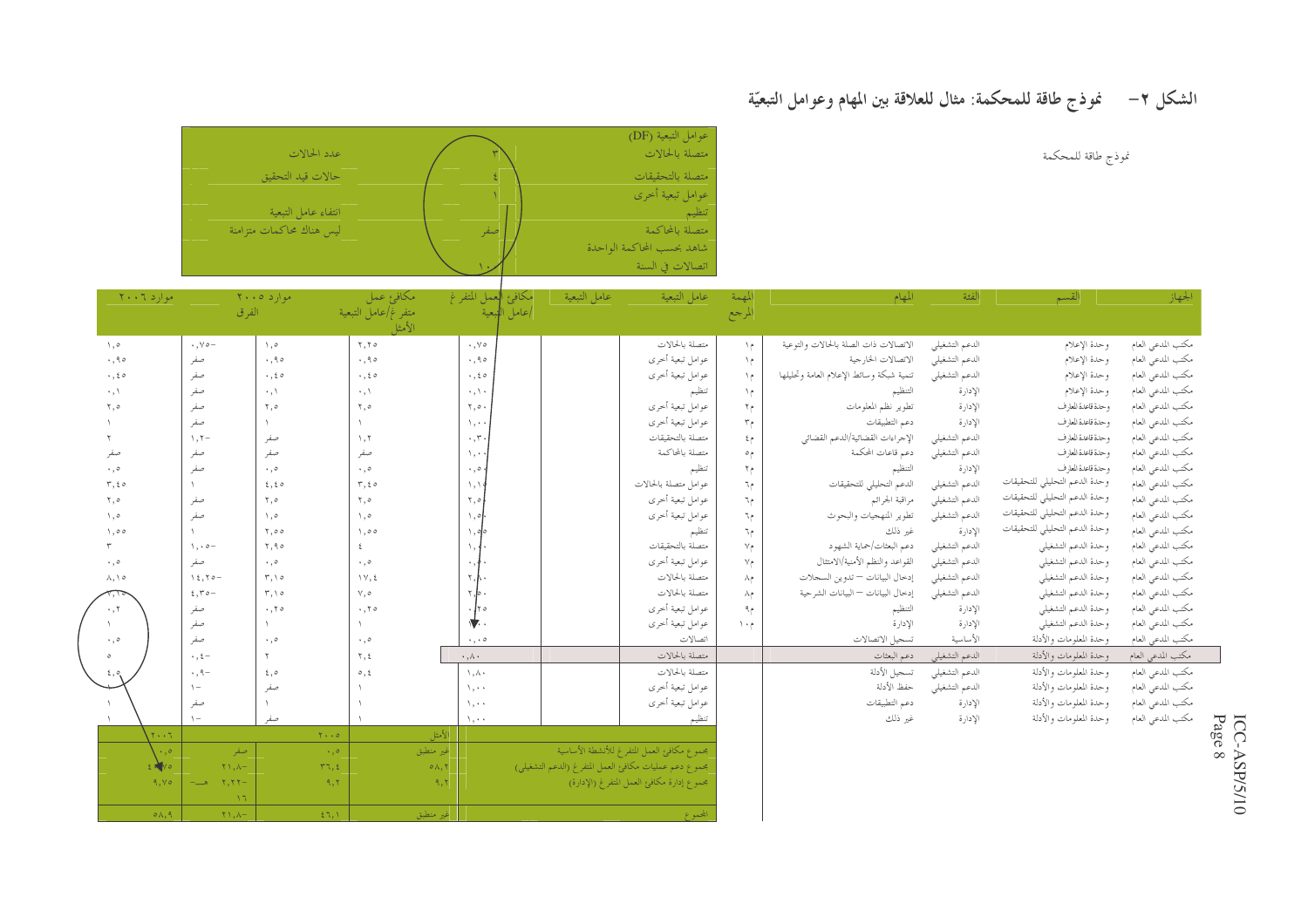٢٠ – يعطي الشكل ٢ مثالا على إدماج المعلومات التي توردها الوثائق في جدول حسابي يربط المهام ومكافئ عمل عامل متفرٍّ غ بعوامل التبعيَّة. ومهمَّة "دعم البعثات" (وحدة المعلومات والأدلة–مكتب المدَّعي العام) على سبيل المثال، تتوقَّف على عدد الحالات. وهي تقتضي عملاً قدره ٠,٨ من مكافئ عمل عامل متفرَّغ بحسب كلِّ حالة. وبما أن عدد الحالات هو ثلاث (وارد في حانة "عوامل التبعية") وأن للقسم حاليا شخصين يؤدّيان هذه المهمة على سبيل ما يكافئ عمل عامل متفرَّغ فإن مقدارا إضافيا يتمثَّل في ٠٫٤ من مكافئ عمل عامل متفرَّغ ضروري في الوقت الحاضر لتمكين الوحدة من أداء هذه المهمّة على النحو الملائم. ويتحلَّى هذا على الصعيد العملي في التأخير الذي يشكوه عمل الوحدة.

ثالثا- الافته اضات

٢١ – يعتمد النموذج على العديد من المتغيِّرات التيّ تؤثَّر في ناتج يؤديه بعض من الموظفين. وليتسبي القيام هذا التمرين تمّت تغذية النموذج بافتراضات تتعلّق بمدة الإجراءات وعدد الأنشطة الواجب الاضطلاع بما والعلاقة فيما بين الأنشطة.

٢٢– وتقوم هذه الافتراضات على أساس تجارب المحكمة حتى يومنا هذا، وهي تجارب غنية في بعض المحالات وأقلُّها غني في غيرها، (فمثلاً تتمتُّع المحكمة بتجربة أكبر في مجال التحقيقات منها في مجال المحاكمات). وفي بعض الحالات، كالوقت اللازم لإلقاء القبض على شخص وتسليمه تتوقَّف الأحداث المعنيَّة على عوامل خارجة تماما عن سيطرة المحكمة. وفي مثل هذه الحالات، عملت المحكمة جاهدة في سبيل إدراج الافتراضات الممكنة المعقولة في النمو ذج.

٢٣- وتستخدم الافتراضات الواردة أدناه لغرض شرح النموذج. على أن النموذج في حدّ ذاته صمّم تصميماً ۖ مرناً بما فيه الكفاية على النحو الذي يسمح بتغيير الافتراضات الواحب تغييرها في ضوء تجارب المحكمة.

- متوسِّط المدة الزمنيَّة للإجراءات: ⇦
- الفحص التمهيدي: ١٠ أشهر  $\Omega$ 
	- التحقيقات: ٢٥ شهرا  $\Omega$
- ١٥ شهرا لجمع وتحليل الأدلة  $\leftarrow$ شهر واحد لإصدار أمر إلقاء القبض (يتواصل النشاط المتعلق بالتحقيق)  $\Leftrightarrow$ ٦ أشهر لإلقاء القبض على الشخص/تسليمه (يتواصل نشاط التحقيق)  $\leftarrow$ ٣ أشهر لاعتماد التهم (يتواصل نشاط التحقيق)  $\Leftrightarrow$ 
	- المحاكمة: ٢١ شهرا  $\Omega$
	- ٦ أشهر للكشف عن المحاكمة وللإعداد لها ⇦ ١٥ شهرا للمحاكمة ⇔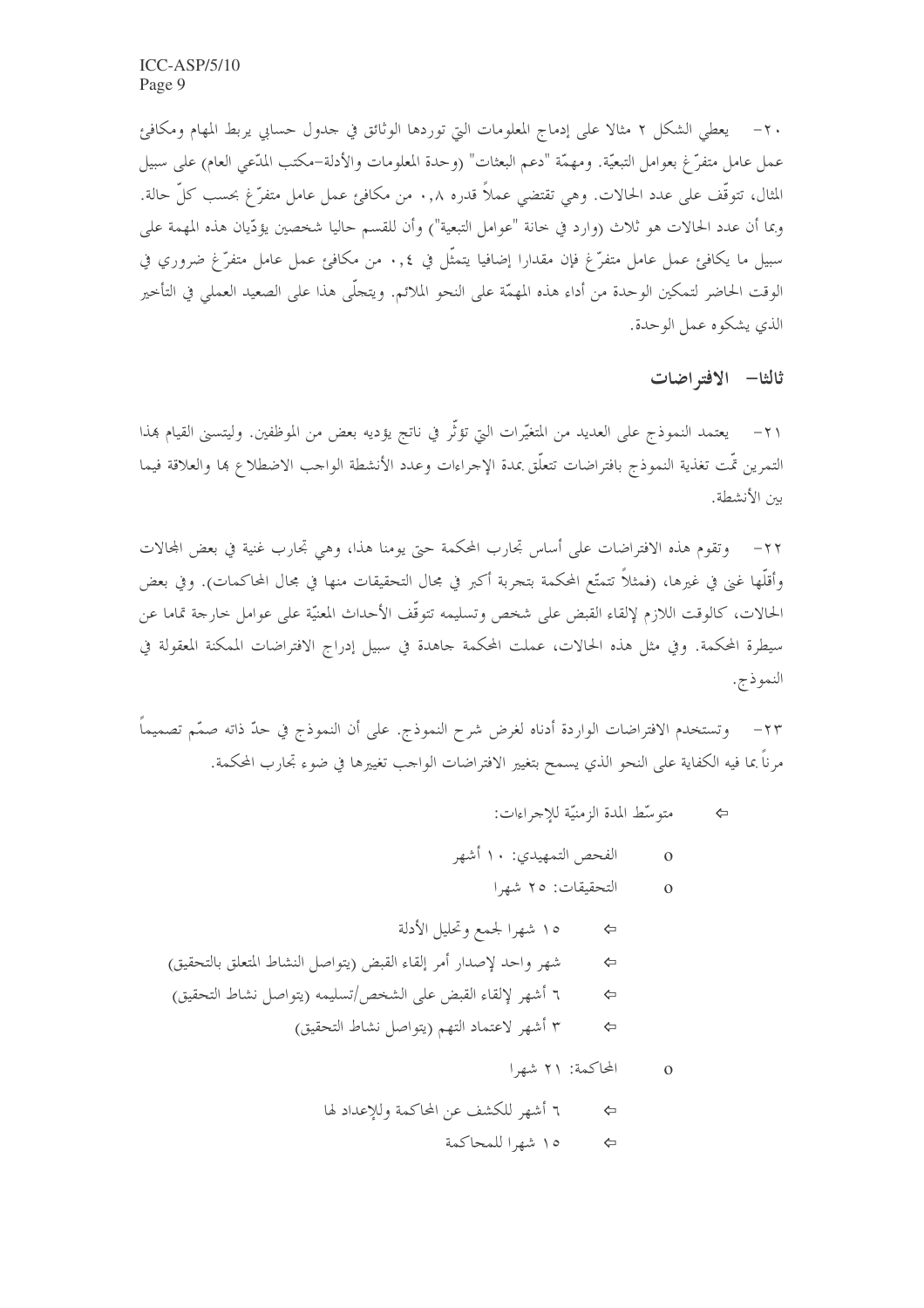الاستئنافات:

$$
\Rightarrow \qquad \qquad \mathbf{F} \quad \mathbf{F} \quad \mathbf{F} \quad \mathbf{F} \quad \mathbf{F} \quad \mathbf{F} \quad \mathbf{F} \quad \mathbf{F} \quad \mathbf{F} \quad \mathbf{F} \quad \mathbf{F} \quad \mathbf{F} \quad \mathbf{F} \quad \mathbf{F} \quad \mathbf{F} \quad \mathbf{F} \quad \mathbf{F} \quad \mathbf{F} \quad \mathbf{F} \quad \mathbf{F} \quad \mathbf{F} \quad \mathbf{F} \quad \mathbf{F} \quad \mathbf{F} \quad \mathbf{F} \quad \mathbf{F} \quad \mathbf{F} \quad \mathbf{F} \quad \mathbf{F} \quad \mathbf{F} \quad \mathbf{F} \quad \mathbf{F} \quad \mathbf{F} \quad \mathbf{F} \quad \mathbf{F} \quad \mathbf{F} \quad \mathbf{F} \quad \mathbf{F} \quad \mathbf{F} \quad \mathbf{F} \quad \mathbf{F} \quad \mathbf{F} \quad \mathbf{F} \quad \mathbf{F} \quad \mathbf{F} \quad \mathbf{F} \quad \mathbf{F} \quad \mathbf{F} \quad \mathbf{F} \quad \mathbf{F} \quad \mathbf{F} \quad \mathbf{F} \quad \mathbf{F} \quad \mathbf{F} \quad \mathbf{F} \quad \mathbf{F} \quad \mathbf{F} \quad \mathbf{F} \quad \mathbf{F} \quad \mathbf{F} \quad \mathbf{F} \quad \mathbf{F} \quad \mathbf{F} \quad \mathbf{F} \quad \mathbf{F} \quad \mathbf{F} \quad \mathbf{F} \quad \mathbf{F} \quad \mathbf{F} \quad \mathbf{F} \quad \mathbf{F} \quad \mathbf{F} \quad \mathbf{F} \quad \mathbf{F} \quad \mathbf{F} \quad \mathbf{F} \quad \mathbf{F} \quad \mathbf{F} \quad \mathbf{F} \quad \mathbf{F} \quad \mathbf{F} \quad \mathbf{F} \quad \mathbf{F} \quad \mathbf{F} \quad \mathbf{F} \quad \mathbf{F} \quad \mathbf{F} \quad \mathbf{F} \quad \mathbf{F} \quad \mathbf{F} \quad \mathbf{F} \quad \mathbf{F} \quad \mathbf{F} \quad \mathbf{F} \
$$

 $\Omega$ 

- بداية مرحلة التحقيق: مباشرة إثر الانتهاء من التحقيق السابق، يفترض النموذج مبدأ  $\overline{O}$ أن فريق التحقيق قادر على الانتقال إلى التحقيق التالي؛
- بداية مرحلة المحاكمة: تبدأ المحاكمة الأولى في حالة من الحالات مباشرة بعد اعتماد  $\Omega$ التهم وتبدأ المحاكمة الثانية في غضون ستة أشهر من انطلاق المحاكمة الأولى؛
- بداية مرحلة الاستئنافات: تبدأ الاستئنافات النهائية في نماية كلِّ محاكمة والاستئنافات  $\overline{O}$ التمهيدية تأتي أثناء مرحلة المحاكمة التمهيدية ثم مرحلة المحاكمة.
	- إلقاء القبض ⇦
- تشكَّل المدة اللازمة لإلقاء القبض على شخص من الأشخاص العنصر الذي يصعب  $\overline{O}$ التنبؤ به أكثر من غيره والذي ينظر فيه في تصميم النموذج. إذ يتوقَّف هذا الأمر على عوامل مختلفة من قبيل ما إذا كان الشخص قد أُلقى عليه القبض من قبل بسبب تَمُم أخرى وعلى معرفة المكان الذي يوحد فيه بالضبط وقدرة أو رغبة شركاء المحكمة في تنفيذ أوامر القبض.
- والافتراض الذي أستخدم أساسه توقع أن يستغرق القبض على الشخص ما متوسِّطه  $\Omega$ ستَّة أشهر، وفي قضية *المدعى العام ضد كوني وآخرون،* تبين وأن هذا الإطار الزمني قصيرٌ حدًّا. غير أن مدة زمنية أقصر بكثير كانت كافية في قضية *المدّعي العام ضد لوبنغا لتقديم المتهم إلى المحكمة.*
- ويحدث في حالة أشخاص معيّنين صدرت بحقهم أوامر متزامنة بالقبض أن يُقبض  $\mathbf{O}$ عليهم في أوقات مختلفة أو أن البعض من هؤلاء لا يُقبض عليهم إطلاقاً (بسبب الوفاة أو الاختفاء مثلا). وهذا يمكن أن يخلق مستقبلاً حجماً من المتأخّرات على صعيد المحاكمة إذا لم يُعتقل المتهمون ولم يُقدِّموا للمحاكمة في وقتٍ واحدٍ في حالة من الحالات المعروضة.

<sup>(</sup>٥) هناك أنواع مختلفة من الاستئنافات التمهيدية ذات الآجال المتفاوتة. . ويأخذ النموذج بمتوسط مدة قوامها شهران.

<sup>(</sup>٦) ينطبق على مُج تعدد السيناريوهات-الصفحة ٢١.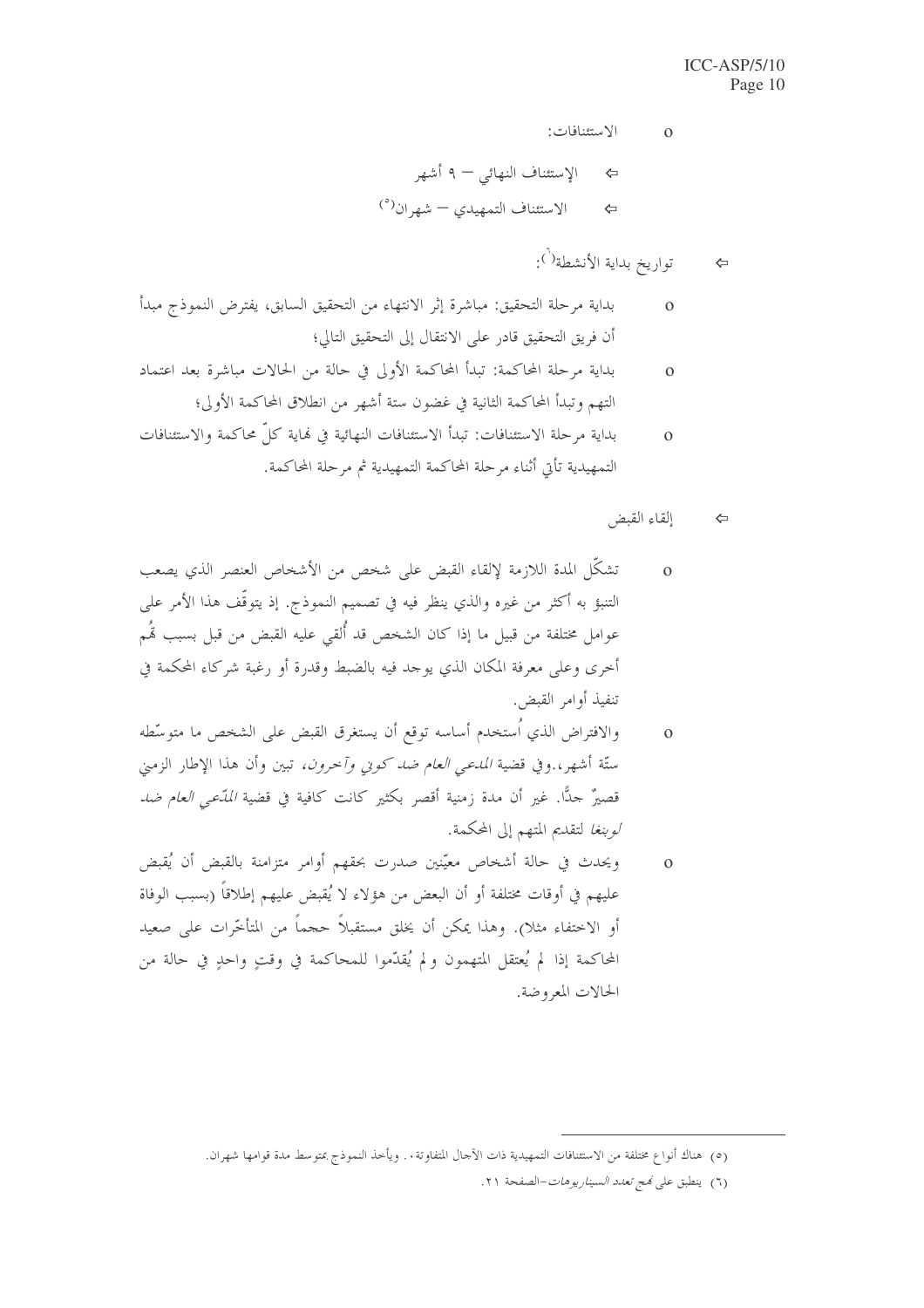رابعا— تطبيق النموذج

٢٤ – يصلح هذا النموذج لتحقيق التوافق، من خلال عمليَّة المواءمة المثلمي بين جميع أنشطة المحكمة في المستويات المستحبَّة. كما يمكن استخدامه في إجراء عمليات محاكاة للأنشطة الواحب الاضطلاع ها وللموارد التي ستقتضيها.

## ألف - الاستخدام الأمثل للموارد

إن إدماج كافة أنشطة المحكمة في صلب خطَّ للإنتاج يسهَّل تحديد واستعراض المحالات التي تشهد طاقة  $-\tau \circ$ زائدة أو نقصاً في الموارد. والمنظمة التي تكون مواردها غير متوازنة تتعرَّض لاختناقات في خطَّها للإنتاج. ويجب أن يُنظِّم خط الإنتاج على النحو الذي يتفادى الاختناقات والطاقة الزائدة ضمن العملية الواحدة. ويلزم تحقيق التوافق بين نواتج مختلف المراحل في نطاق المرحلة الواحدة والمراحل الشاملة على حدٍّ سواء. وكمثال من أمثلة التوافق على صعيد مرحلة ما، اقتضاء المحكمة معدّلا ثابتاً يتمثل بالنسبة لكل محاكمة في فريق ادعاء واحد وفريق دفاع واحد وفريق واحد ممثَّل للضحايا وثلاثة قضاة مع ما يلزمهم من الدعم القانوين فضلاً عن كافة حوانب الدعم الإداري اللازم. وكمثال للتوافق الشامل على صعيد المراحل من شأن الطاقة الفائضة في مستوى التحقيقات أن تفضى إما إلى استحالة استيعاب عدد الحالات في مرحلة لاحقة (مثل المحاكمات) أو إلى عدم استخدام موارد التحقيق.

ولكي تُزوِّد المحكمة بالعناصر اللازمة لتفعيل أنشطتها على النحو الأمثل اُتِّبع فمجان مختلفان. وهما أولا  $-\gamma$ استخدام النموذج لتنظيم الأنشطة الواحب أن تضطلع بما المحكمة سنتي ٢٠٠٦ و٢٠٠٧ على مدى فترة زمنية قائمة على أساس الافتراضات التي تستند إليها ميزانية عام ٢٠٠٧°. وثانيا، استخدم النموذج بالطريقة نفسها ولكن أخذا بعين الاعتبار إمكانية الشروع في محاكمة إضافية واحدة في عام ٢٠٠٧ كما هو منصوص عليه في ميزانية الطوارئ.

#### سيناريو الافتراضات الميزانوية  $-1$

يعرض الجدول ٢ الأنشطة الجارية في نهاية سنة محددة ْ).  $-\tau v$ 

الجدول ۲–(`)

| $Y - Y \cdot V$ | $1 - 7 \cdot \cdot 7$ | $\mathbf{y} - \mathbf{y} \cdot \mathbf{y}$ | 1 - 1 - 1 | النشاط                |
|-----------------|-----------------------|--------------------------------------------|-----------|-----------------------|
|                 |                       |                                            |           | الحالات               |
| ハ               | ∧                     | л                                          |           | الحالات المحتملة      |
| ⇜               |                       |                                            |           | التحقيقات             |
|                 |                       |                                            | صفه       | المحاكمات             |
|                 |                       |                                            | صفر       | الاستئنافات التمهيدية |
| صفه             | صع                    | صعر                                        | صفه       | الاستئنافات النهائية  |

(٧) الميزانية المقترحة لعام ٢٠٠٧.

(٨) إذا ما اختتم تحقيق في منتصف المدة بدأ تحقيق آخر بعد ذلك ويكون فريق التحقيق نفسه مسؤولا عن الاضطلاع بذللك التحقيق ويصدق النهج نفسه على المحاكمات (المدعون العامون، الدوائر) والاستئنافات. .

(٩) تعكس المصطلحات المستخدمة في الجدملين ٢ و٣ طريقة تمثيل المراحل الأنشطة التي تضطلع بما المحكمة الجنائية الدولية في "الشكل ١". وتشير الحالات المحتملة إلى التحليلات قيد الفحص الأولي للحالات التي تقتضي فتح تحقيق.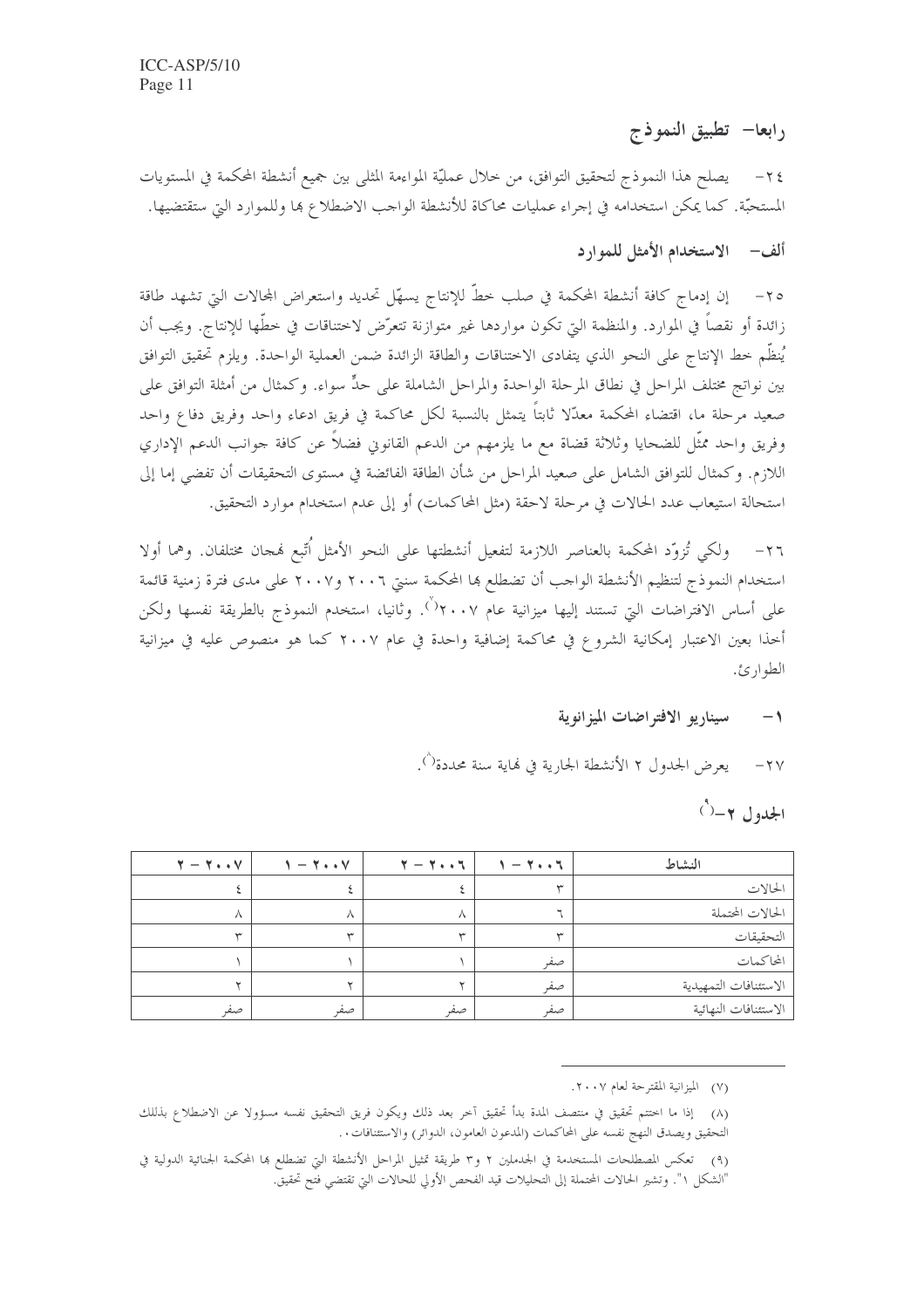وبفضل تحديد عدد من الأنشطة يمكن التعرُّف على الموارد اللازمة لكل مجالٍ من مجالات المحكمة بحسب  $-\tau \wedge$ الفترة قيد التحليل.

#### سيناريو الطوارئ  $-7$

يمثل الجدول ٣ الأنشطة الجارية في لهاية نصف سنة محددة. وقد أضيفت إلى الحسابات المحاكمة الإضافية.  $-\tau$  q

### $-\tau$  الجدول

| $Y - Y \cdot V$ | $1 - 7 \cdot 17$ | $Y - Y \cdot Y$ | $1 - 7 \cdot 17$ | النشاط                |
|-----------------|------------------|-----------------|------------------|-----------------------|
| ٤               |                  |                 |                  | الحالات               |
| Λ               | Λ                | ٨               |                  | الحالات المحتملة      |
| $\checkmark$    | $\checkmark$     | س               | سپ               | التحقيقات             |
| ◡               |                  |                 | صفر              | المحاكمات             |
|                 |                  |                 | صفر              | الاستئنافات التمهيدية |
| صفر             | صفر              | صفر             | صفر              | الاستئنافات النهائية  |

#### خاتمسة  $\check{}$

٣٠ – من حلال تحقيق التوافق بين الموارد اللازمة والتوقّعات هذه ستتمكَّن المحكمة من تفادى النفقات البت لا داعي لها والتي تتَّخذ شكل الطاقة الفائضة والاختناقات التي تتسبَّب في تأخير الإجراءات أو تدنّي مستوى الجودة المطلوب. وبالنظر إلى عدم إمكانية وضع تنبؤات طويلة الأحل بسبب عوامل مجهولة كالوقت اللازم لإلقاء القبض على الأشخاص وعدد المحاكمات التي تجري بحسب كل تحقيق وعدد المتهمين بحسب كلِّ محاكمة، في جملة عوامل أخرى، فإن عملية الاستخدام الأمثل للموارد تكون أدقَّ في حالة التحليل القصير الأجل.

٣١- وإن عملية الاستخدام الأمثل للموارد تسمح للمحكمة، على الأقل في الأجل القصير (من سنة إلى سنتين)، بالتأكُّد من أثر الأنشطة الممكن التنبؤ ها والموارد التي ستلزم للعملية المثلي. وبوسع المحكمة أن تتصدى لنواحي القصور هذه بإضافة موارد حديدة أو التقليل من الموارد عن طريق إكساب العمليات التي تقوم بما شيئا من المرونة بتوخي شيّ الوسائل مما يسمح للمحكمة بتنويع موعد انطلاق مرحلة بعينها في حالة من الحالات.

> عمليات المحاكاة باء—

٣٢– يساعد النموذج المحكمة، من خلال عملية المحاكاة، على تحديد احتياحالها المقبلة المتعلقة بطاقتها في ضوء شتى السيناريوهات. وقد وُضعت لهجٌ ثلاثة مختلفة لعمليات المحاكاة.

٣٣ – فهناك فمج *الخط الزم*ني الذي يتنبّأ بعدد الحالات والتحقيقات والإجراءات التي ستتولاّها المحكمة على مدى فترة زمنية بعينها • حيث تتوزَّع أنشطة المحكمة على مدى تلك الفترة بالاستناد إلى نفس الافتراضات المستخدمة في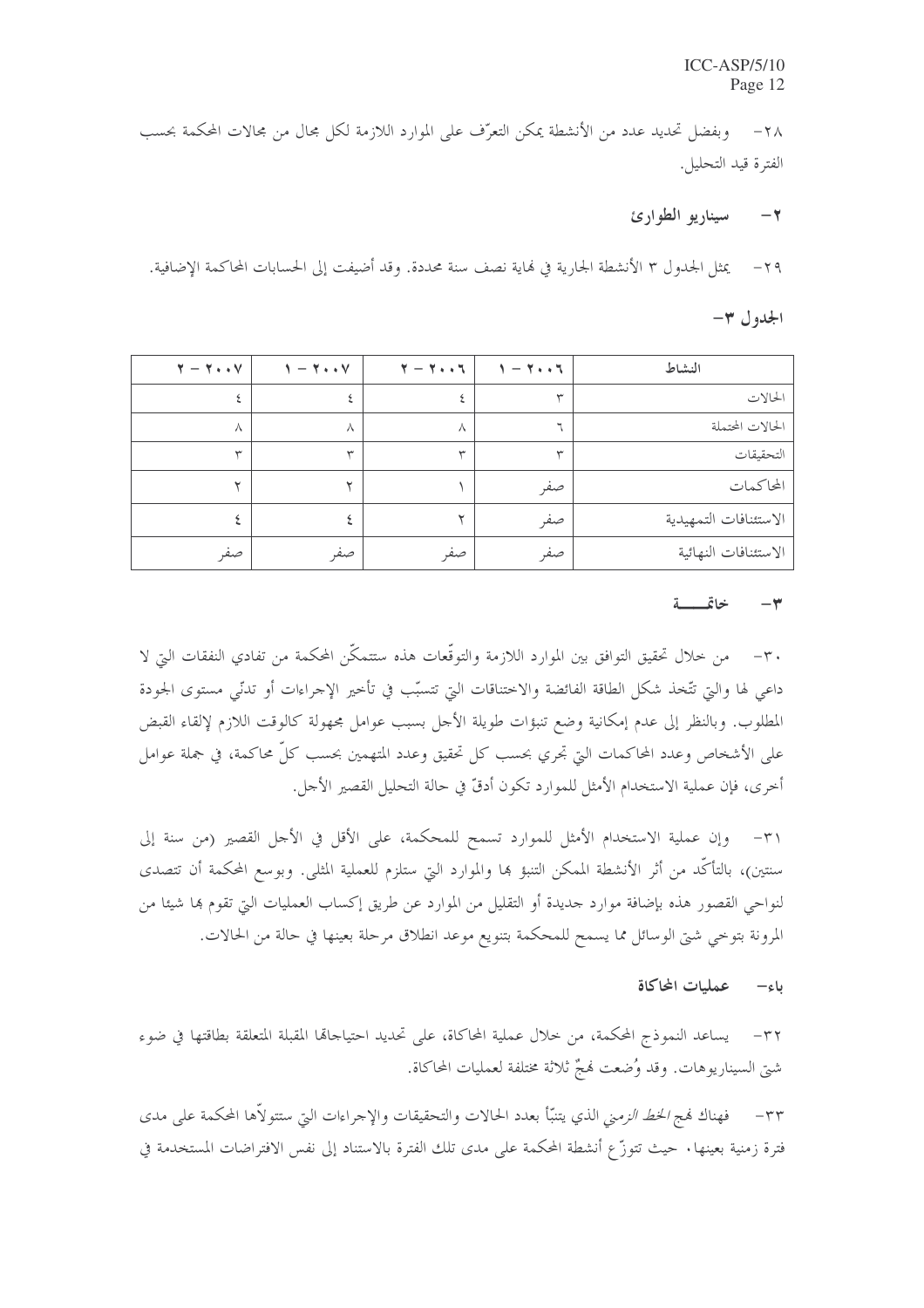عملية الاستخدام الأمثل للموارد ولكن مع الأحذ بعين الاعتبار الفترة الأطول (خمس سنوات). وتجرى الأنشطة في الأزمنة المحددة تبعاً لذلك.

٣٤- وأوجه القصور في استخدام هذا النهج هو أنه يعتدّ بمتوسِّط مدة لكلِّ مرحلة من مراحل أنشطة المحكمة. ومدة كل مرحلة تستند إلى تجربة المحكمة التي اكتسبتها حيّ الآن أو تقوم على أساس الافتراضات التي وُضعت. وعنصر عدم التيقُّن الذي ينطوي عليه تحديد كلِّ مرحلة من المراحل قد يُؤثِّر على تطبيق هذا المتوسَّطات في الأجلين المتوسّط والطويل.

بالإضافة إلى ذلك يتبنَّى هذا النهج فمجا حطيا مغالا فيه في معالجة العلاقة بين الحالات والتحقيقات  $-\tau$ والمحاكمات والاستئنافات. والطبيعة المتزامنة لهذه الأنشطة تتأثر بما بينها من علاقة. فإذا كان هناك عدد متزايد من التحقيقات التي تحري بحسب الحالة فإن المرحَّح أن يتناقص العدد الإجمالي للحالات التي ستُعني ها المحكمة والعكس بالعكس. وعدد المتهمين في كل تحقيق وكذلك القرار المتعلق بما إذا كان سيتعيَّن إجراء محاكمات منفصلة أو لا يتعيّن إحراؤها بالنسبة لكلّ متّهم سيؤثّران تأثيراً قويا على عدد المحاكمات التي سيلزم أن تجريها المحكمة<sup>(` \</sup>)

ويُحدِّد فيج Maximum Snapshot العدد الأقصى المقبول من الأنشطة المتزامنة في لحظة زمنية بعينها.  $-\tau$ ويُجري هذا النهج، عوضا عن فمج التخطيط الخطي، تقييما للسيناريوهات المحتملة، عارضا شتى الإمكانيات المتعلقة بمجموعة الأنشطة المتزامنة (التحقيقات، المحاكمات والاستئنافات) في أي سنة بعينها.

واستخدام هذا النهج يجنّب مشكلة متوسّط مدة الأنشطة، بحكم أن ليس هناك أية افتراضات تتعلق بالمدة.  $-\tau v$ كما أنه لا يتوحى النهج الخطي في التصدّي لأنشطة المحكمة.

٣٨ \_ ويعرض الجدول ٤ مثالا لسيناريوهات ممكنة مختلفة يمكن النظر فيها وتحليلها باستخدام هذا النهج(``):

|--|--|--|

|             | العدد الأقصى للمتزامن من | السيناريوهات        |         |         |
|-------------|--------------------------|---------------------|---------|---------|
| الاستئنافات | المحاكمات                | الحالات قيد التحقيق | الحالات |         |
|             |                          |                     |         |         |
|             |                          |                     |         |         |
|             |                          |                     | $\circ$ |         |
| л           | Λ                        |                     | $\circ$ |         |
|             |                          |                     |         | $\circ$ |
| л           | Λ                        |                     |         |         |

<sup>(</sup>١٠) إن قرار الدائرة وعمليات القبض التي تجري في أوقات مختلفة وغيرها من العوامل يمكن أن تفضى إلى اتخاذ قرار بتقسيم المحاكمات التي تحري للمتهمين في تحقيق بعينه.

<sup>(</sup>١١) تدور حاليا المناقشة حول أي هذه السيناريوهات سيقع عليه الاختيار.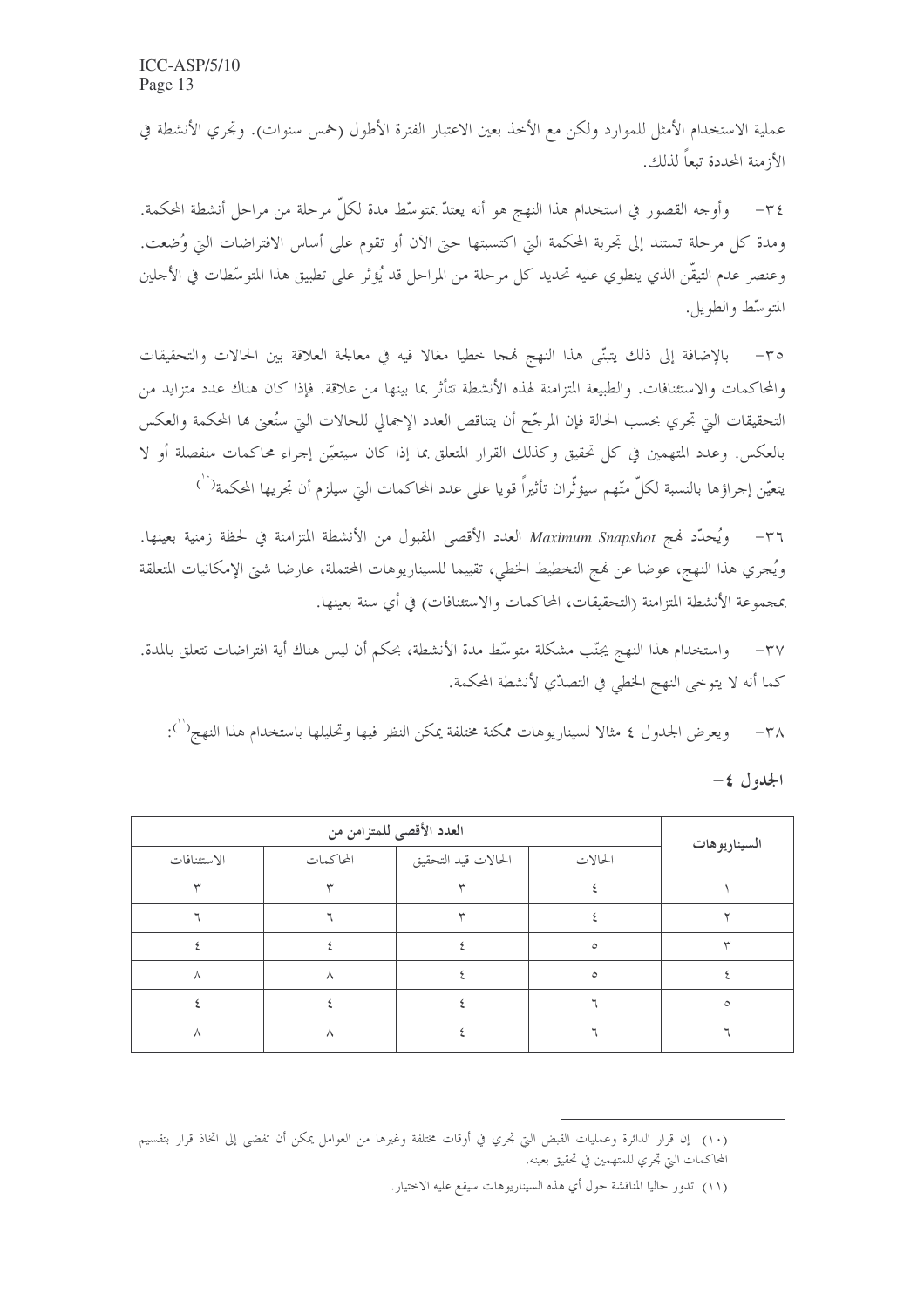٣٩ – من ناحية أخرى، وعلى حين أن نمج Maximum Snapshot يوفر نظرة ثاقبة أولية على احتياجات المحكمة من الموظفين يظل هذا النهج محدودا مع ذلك. وتعذَّر التنبؤ بأنشطة المحكمة مستقبلا يجعل من الصعوبة بمكان تحديد أي السيناريوهات سيُستخدم إذ أنه أكثرها معقولية.

٤٠ - ويقوم فمج تعدد السيناريوهات على تحليل الاحتمالات. فهو يجمع بين عدد أكبر من السيناريوهات الممكنة المختلفة ويحدّد طائفة من النتائج. ويضع هذا النهج في الاعتبار صعوبة التنبؤ بالأنشطة المقبلة للمحكمة فيما يخص العلاقة بين عدد الحالات والتحقيقات والمحاكمات والاستئنافات وحقيقة أن تواريخ بدء الحالات غير معروف. وقد وُضعت مجموعة عريضة من السيناريوهات الممكنة وتمّ تقييم احتمالات كل منها. ونتيجة لذلك أمكن تحديد تراوح أدن وتراوح أقصى لحجم المحكمة. ويرد في المرفق الثالث شرح أكثر تفصيلا للمنهجية المستخدمة.

- أما نهج المحاكاة فهو مقيّد بعوامل من قبيل ما يلي:  $-\xi$
- صعوبة التنبؤ بالمستقبل: إذ يستحيل التنبؤ بتطوَّر الطلب على أنشطة المحكمة، وبتاريخ بدئها، ⇦ وبالتشعّب الذي تتميز به الحالات.
	- صعوبة إقامة علاقات بين الحالات والتحقيقات والمحاكمات والاستئنافات.  $\Leftrightarrow$ 
		- محدودية البيانات المتاحة في بعض المحالات. ⇦

ثم إن التحقق من النهج الثلاثة المختلفة المتعلقة بالمحاكاة يمكّن من تحديد تراوح معيّن للمستويات من  $-\xi$   $\zeta$ الموظفين اللازمة للمحكمة لأغراض التخطيط الطويل الأجل.

وعلى الرغم من أن هذا التراوح يجب النظر إليه بوصفه يراعى المراعاة الواجبة المحاذير الواردة أعلاه إلا أنه  $-\xi$ ٣ سيمثل مع ذلك أفضل ما هو قريب من الحقيقة في ضوء البيانات الراهنة والتحارب المكتسبة حتى هذا اليوم.

٤٤– وسوف يتحلى عبر الزمن سيناريو أكثر واقعية. بيد أن المحكمة ستركَّز في الأثناء على الاستغلال الأمثل لخط الإنتاج الذي تعتمده وكفاءة كل وحدة.

### خامسا- الخطوات المقبلة

ه٤− بما أن النموذج يقوم على أساس التنظيم الحالي للمحكمة فهو لا يعكس بالضرورة أكفأ نمط ممكن للتنظيم. وينبغي مع ذلك النظر إليه بوصفه جزءا لا يتحرّأ من عملية التخطيط الاستراتيجي للمحكمة. بناء عليه، فإن الالتزام بالارتقاء بمستوى الكفاءة المحسّد في الخطة الاستراتيجية سينعكس في التغييرات التنظيمية التي ستُدرج في النسخ المحدّثة للنموذج.

٤٦ - وسيتمّ باستمرار تحديث النموذج على مرّ الزمن. وستُسند لأفراد الملاك مسؤولية العمل على تحديث البيانات المقدمة من الوحدات. وتعتزم المحكمة مستقبلا تنقيح الافتراضات المتعلقة بالنموذج مرة كل سنة أثناء دورة الميزانية. وسوف يجري كلِّ سنة استعراض أساسي لــــ ٢٠% من مدخلات الوحدات في النموذج في دورة تتكرر مرة كل خمس سنوات.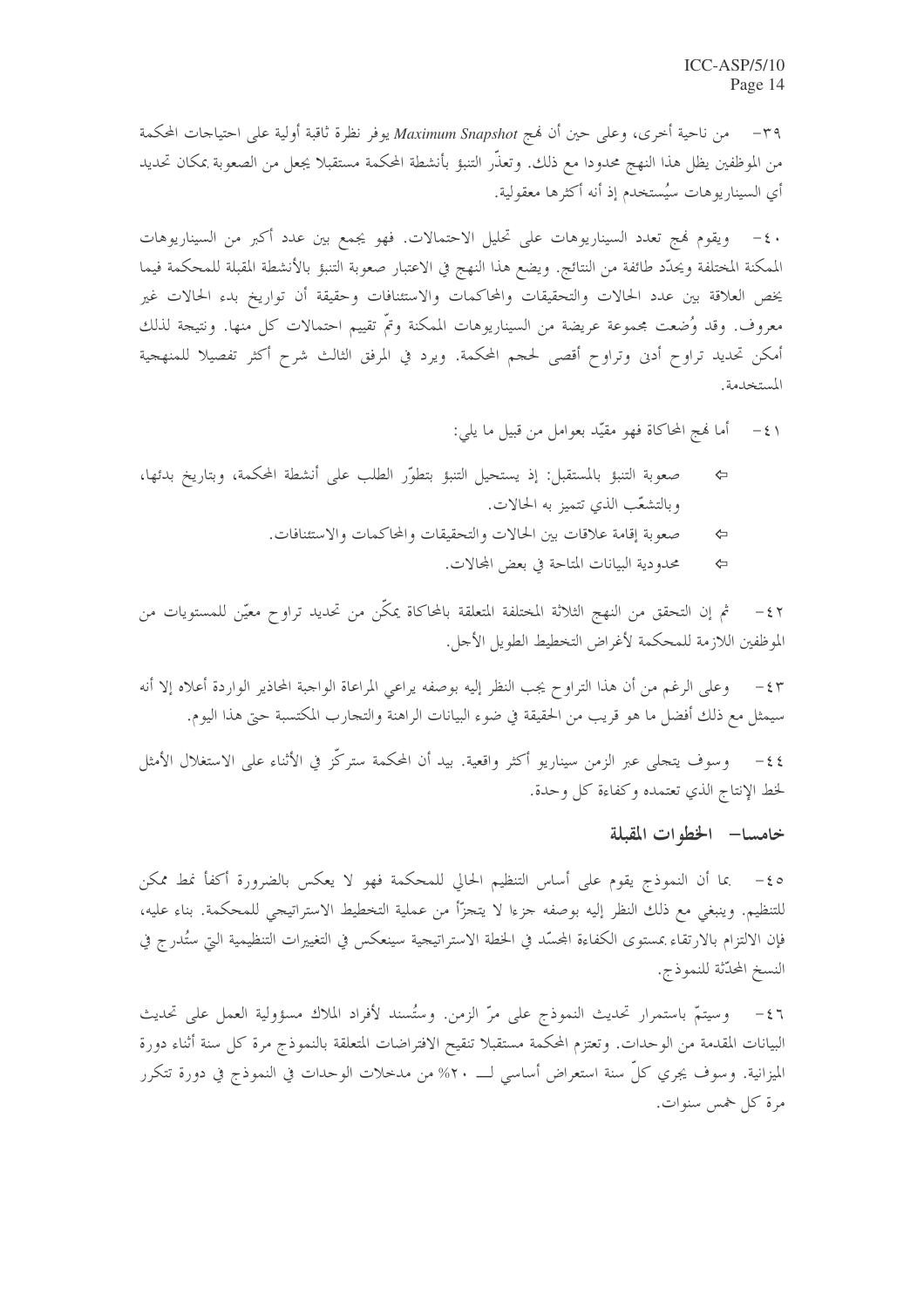$ICC-ASP/5/10$ Page 15

المرفقـــات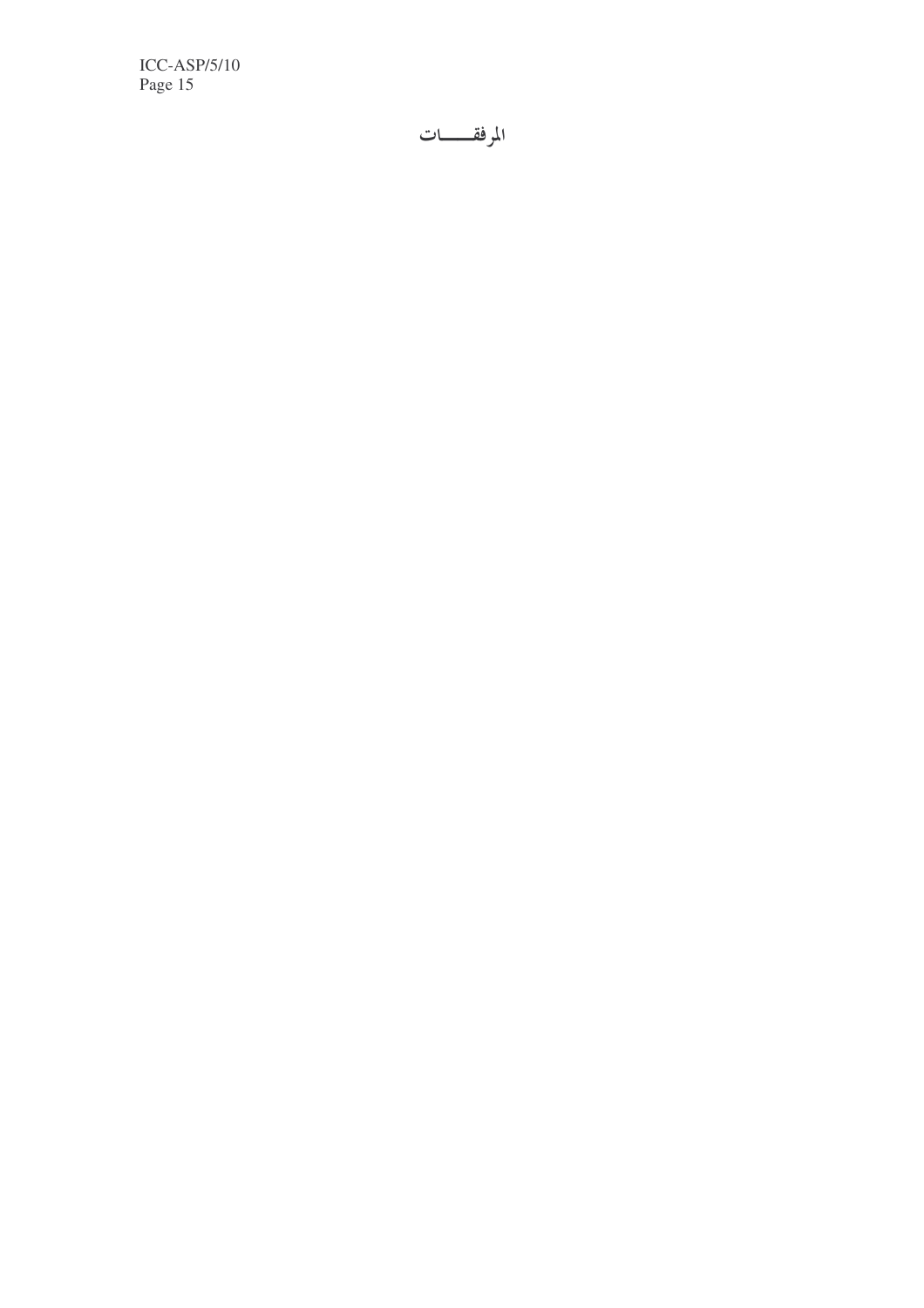## المرفق الأول

# أنشطة مدرجة في نموذج لطاقة المحكمة دون أن تكون لها روابط بعوامل التبعية.

إن بعض الأنشطة لا يمكن ربطها بصورة مباشرة بأنشطة المحكمة الأساسية. وهذه الأنشطة أدرجت في النموذج ولكنها ليست مرتبطة بأي من عوامل التبعية التي تُؤثر في احتياجات المنظمة من الموارد وقد قُسَّمت إلى فئتين اثنتين.

أولاهما، الأنشطة التي تعتمد على مستوى معيّن من النمو لمواكبة نموّ الأنشطة المرتبطة بعوامل التبعية.  $-\tau$ وعلى حين أن الأنشطة الأساسية وأنشطة الدعم التشغيلي تستند إلى حدّ كبير إلى رابطة خطية تربطها بعوامل التبعية فإن جزءا من الأنشطة الإدارية يقوم على أساس عوامل تبعية أخرى ليست ذات علاقة مباشرة بالأنشطة الأساسية.

وعمومًا، بقدر ما يتَّسع نطاق المنظمة تقل قدرة الدوائر الإدارية على الاستجابة للمطالب. وليتيسَّر تقديم  $-\tau$ صورة أكثر واقعية للنموّ في هذا المحال دون تكوين فائض مشطّ أدحل عامل نموّ متدرّج يتناول ظاهرة عوامل التبعية الأخرى.

ولذلك وعوضا عن الحصول على علاقة خطية بالأنشطة الأساسية سيُتَّبع فمج متداخل في تناول الزيادات  $-\xi$ في هذه الأنشطة.

وباعتبار أن الموارد من الموظفين ذات الصلة بعوامل التبعية الأخرى والمقترنة بمثل هذه الأنشطة تمثل في  $-\circ$ الظرف الراهن نحو ٢٣% من مجموع موارد الموظفين، وبالنظر أيضا إلى أن المحكمة ملتزمة بالزيادة في كفاءقما، افترض أن ملاك الموظفين المرتبط بعوامل التبعية الأخرى سينمو قياساً بالموظفين الباقين التابعين للمحكمة. بيد أن هذا النمو لن ينطلق إلا بعد تجاوز عتبة معينة يشكلها مكافئ العمل المتفرِّ غ.

ومن خلال تطوير عمليات المحكمة والنموذج نفسه، سوف يتمّ التصدي للتشويهات المحتملة التي تتسبّب  $\daleth$ فيها نواحي انعدام الكفاءة في العمليات، ويقع استعراضها وسيتيسر لذلك تحديد العوامل الممكنة التي تربط على الأقل جزءًا من هذه الأنشطة بالأنشطة الرئيسية للمحكمة.

ثانيا، إن الأنشطة المحددة الراهنة لا علاقة لها بصورة مباشرة أو غير مباشرة بنموِّ المحكمة. وتشمل هذه  $-\vee$ الفئة المناصب الإدارية والمساعدة المباشرة التي توفُّر لها. وسيُتصدِّى للزيادة أو للنقصان الضروريين في هذه الأنشطة في سياق حساب الميزانية السنوية.

وإن العدد الأمثل من الموظفين، فيما يخص الأنشطة الإدارية والأنشطة المرتبطة "بعوامل تبعية أخرى"  $-\lambda$ سيتحقق من خلال برامج الكفاءة التي ستصمّمها المحكمة في سياق خطتها الاستراتيجية<sup>(١</sup>).

<sup>(</sup>١) ينص الهدف الاستراتيجي ٣ الذي تتضمنه الخطة الاستراتيجية للمحكمة الجنائية الدولية على أن المحكمة "تتفانى في سبيل تحقيق النتائج المتوحاة باستخدام أدبى قدر من الموارد عن طريق هياكل وعمليات رشيدة مع المحافظة في الوقت نفسه على المرونة وضمان المحاسبة؛ وبالاعتماد على عدد كافٍ من الموظفين الأكفاء وذوي الهمة العالية وفي بيئة سمتها الحرص تسودها ثقافة غير بيروقراطية" . ومن الإحراءات ذات الأولوية لتحقيق هذا الهدف ما يتمثل في اعتزام المحكمة "إرساء نظام من البرامج لتحقيق مستويات الجودة المثلى المحددة بأقصى قدر من الكفاءة" في غضون السنة إلى السنوات الثلاث المقبلة.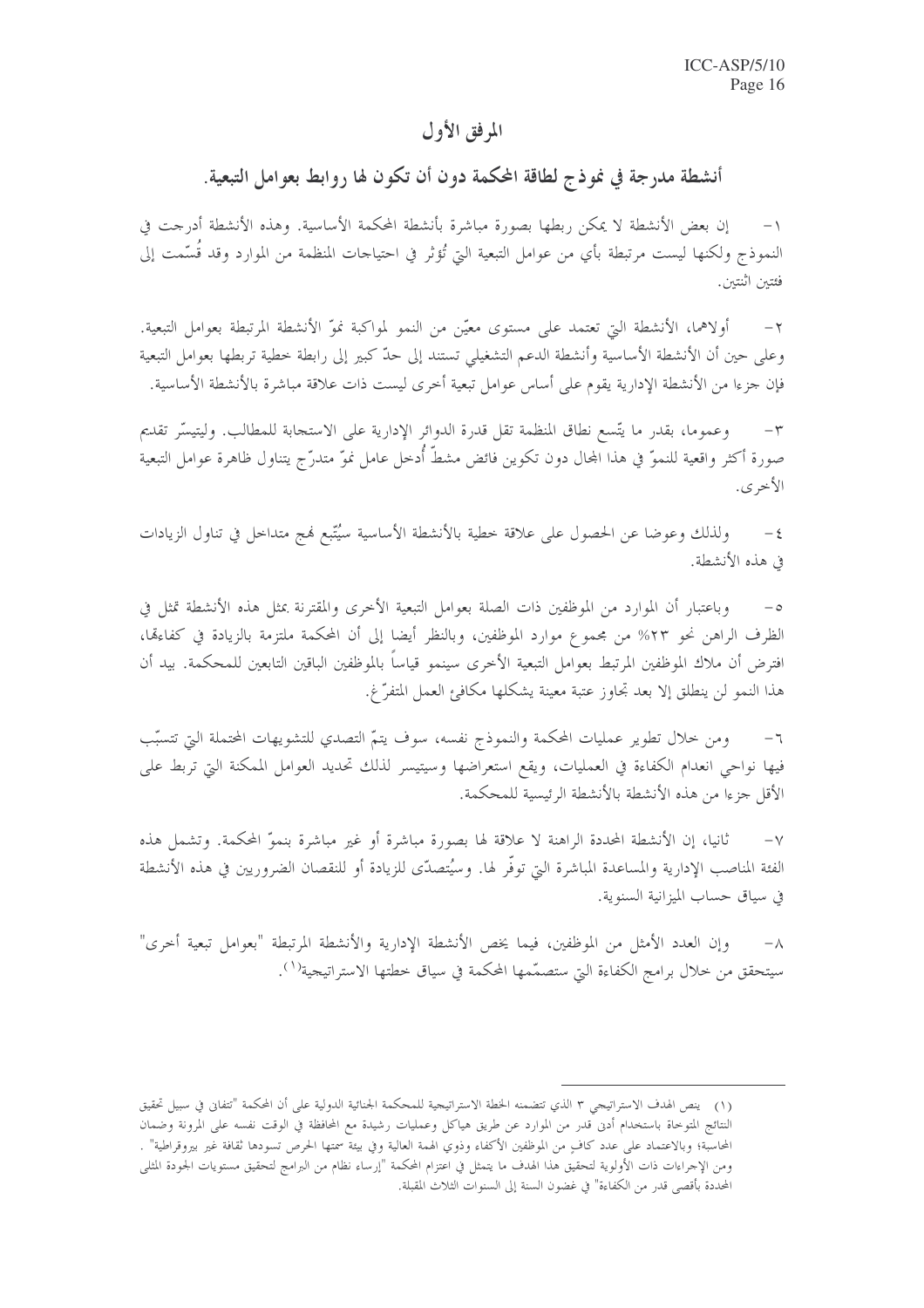# المرفق الثانى

# قائمة بالوحدات الوظيفية وبالموظفين بحسب مقترح الميزانية لعام ٦ . . ٢ ( ا

|                                             | الهيئة القضائية <sup>(٢)</sup> | $-1$ |
|---------------------------------------------|--------------------------------|------|
| $\lambda$                                   | ١–١ هيئة الرئاسة               |      |
| $\forall \forall, \circ$                    | ٢-٢ الشعبة التمهيدية           |      |
| $Y \xi$                                     | ٣–٣ الشعبة الابتدائية          |      |
| $Y \cdot .0$                                | ١–٤ الشعبة الاستئنافية         |      |
| مجممو ع الهيئة القضائية:<br>$\wedge$ $\vee$ |                                |      |

|                 | مكتب المدعي العام                        | $-\tau$                 |
|-----------------|------------------------------------------|-------------------------|
| ۱.              | ديوان المدعى العام <sup>(٣)</sup>        | $\upgamma-\upgamma$     |
|                 | قسم الخدمات                              | $\mathbf{y}-\mathbf{y}$ |
| ٤               | ٢–٢–١ وحدة الإدارة العامة                |                         |
| Λ               | ٢-٢-٢ وحدة الخدمات اللغوية               |                         |
| ٦               | ٣-٢-٣ وحدة قاعدة المعارف                 |                         |
| ۱۳              | ٢–٢–٤   وحدة المعلومات والأدلة           |                         |
| ٤               | ٣–٣ قسم المشورة القانونية                |                         |
| ۲               | ديوان المدعى العام (التحقيقات)           | $\xi-\mathbf{Y}$        |
| ۲               | ٢-٤-١ قسم التخطيط والعمليات              |                         |
| ٢.              | ٢-٤-١-١ وحدة دعم العمليات <sup>(٤)</sup> |                         |
| $\circ$         | ٢–٤–٢ - وحدة المرأة والطفل               |                         |
| $\langle \cdot$ | ٢-٤-٢- وحدة استراتيجيات التحقيق والتحليل |                         |
| ٦٣              | ٢–٤–٢ أفرقة التحقيق                      |                         |
| ٢               | ديوان المدعى العام (الادعاء)             | $o - \gamma$            |
| ٣.              | ٢-٥-١ قسم الادعاء                        |                         |
| ٥               | ٢–٥–٢ قسم الاستئنافات                    |                         |
|                 | مكتب رئيس شعبة التعاون والتكامل          | $7 - 7$                 |
|                 | ٢–٦–١ قسم تحليل الحالات                  |                         |
|                 | ٢–٦–٢ قسم التعاون الدولي                 |                         |
|                 | مجموع مكتب المدعى العام: ٢٠٠             |                         |

<sup>(</sup>١) الميزانية البرنامجية المقترحة لعام ٢٠٠٦، الوثائق الرسمية لجمعية الدول الأطراف في نظام روما الأساسي للمحكمة الجنائية الدولية، الدورة الرابعة، لاهاي، ٢٨ تشرين الثاني/نوفمبر – ٣ كانون الأول/ديسمبر ٢٠٠٥ (منشور المحكمة الجنائية الدولية)، الجسزء الثاني – باءِ ه.

<sup>(</sup>٢) لحساب الموظفين التابعين للدوائر يستند النموذج إلى هيكل معروض في مشروع الميزانية البرنامجية لعام ٢٠٠٥ (الوثائق الرسمية لجمعية الدول الأطراف في نظام روما الأساسي للمحكمة الجنائية الدولية، الدورة الثالثة، لاهاي، ٦-١٠ أيلول/سبتمبر ٢٠٠٤ (منشور المحكمة الجنائية الدولية)، الجزء الثاني — ألف – ٧، الفقرات ١٤٢ – ١٤٤). ووفقا للطلب المقدم من لجنة الميزانية والمالية والداعي إلى أن توفر المحكمة "مبررات إضافية في السنوات المقبلة تستند إلى تجربة عبء العمل عندما تطلب الموافقة على الوظائف المرتآة" سوف تستعرض متطلبات الدوائر في السنوات المقبلة (تقرير لجنة الميزانية والمالية عن أعمال دورقما الثالثة، آب/أغسطس ٢٠٠٤، *الوثائق الرسمية* لجمعية الدول الأطراف في نظام روما الأساسي للمحكمة الجنائية الدولية، الدورة الثالثة، لاهاي، ٦-١٠ أيلول/سبتمبر ٢٠٠٤ (المحكمة الجنائية الدولية)، الجزء الثاني — ألف – ٨ (ب)، الفقرتان ٥٣ و٤٥).

<sup>(</sup>٣) .بما في ذلك النشاط المتعلق بالإعلام وجزء من النشاط المتعلق باستراتيجية الموظفين. أما الجزء المتبقى فهو تحت الإدارة العامة (شعبة خدمات مكتب المدعى العام).

<sup>(</sup>٤) بما في ذلك الخبرة المتعلقة بالطب الشرعي.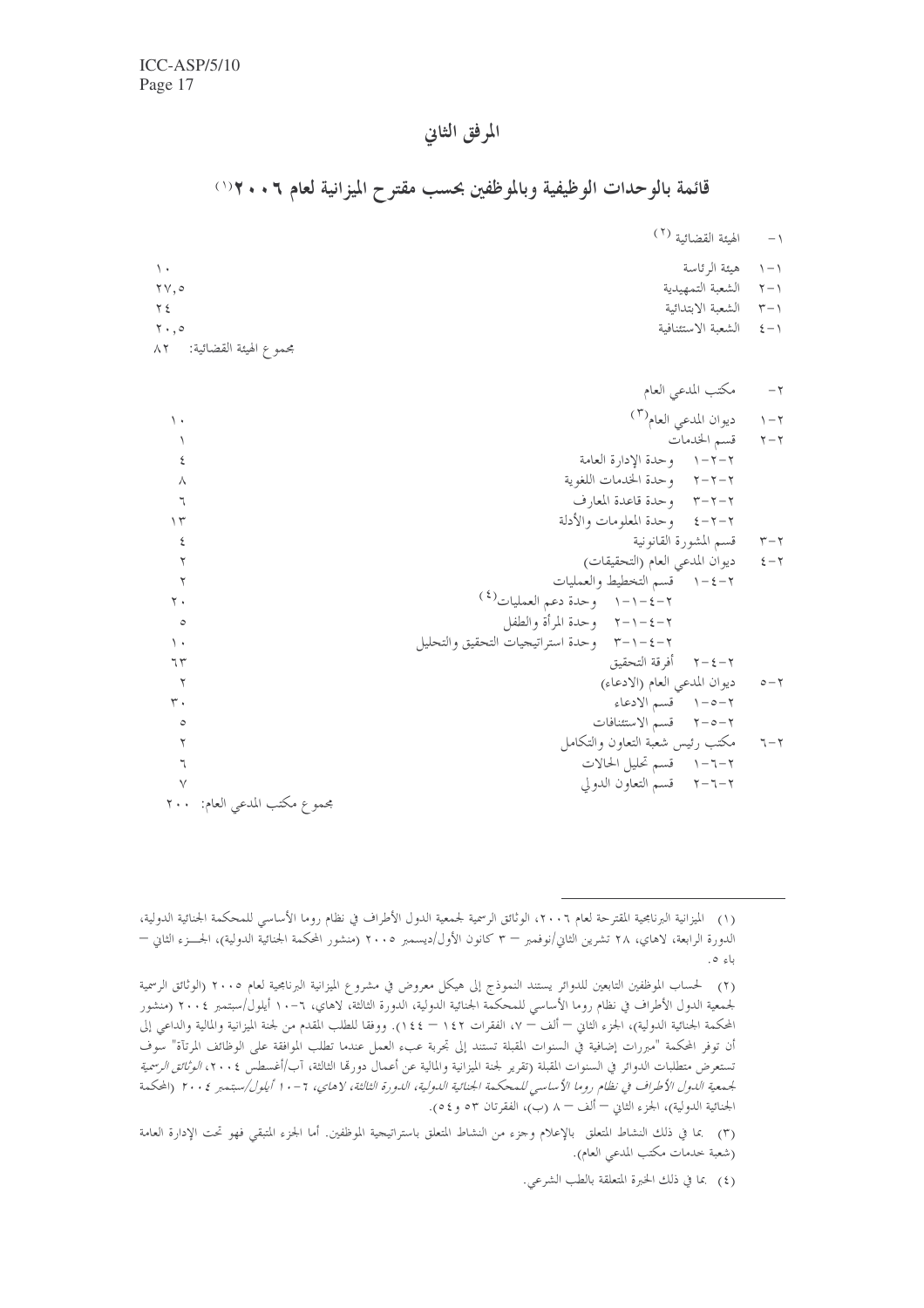|              | قلم المحكمة                                                                 | $-\tau$                 |
|--------------|-----------------------------------------------------------------------------|-------------------------|
| ٩            | قسم المسجل                                                                  | $\eta - \tau$           |
| ٣            | مكتب المراجعة الداخلية للحسابات                                             | $\mathbf{Y}-\mathbf{Y}$ |
| ٨            | قسم الخدمات الاستشارية القانونية                                            | $r-r$                   |
| ٣            | مكتب المراقب المالي                                                         | $\xi - \tau$            |
| ٢            | قسم الأمن والسلامة (الرئيس*                                                 | $\circ-\curlyvee$       |
| ۱۲           | ٣–٥–١ وحدة الأمن الميداني                                                   |                         |
| ٤٢           | ٣–٥–٢ وحدة أمن المقر                                                        |                         |
| ٢            | ٣-٥-٣ وحدة أمن المعلومات                                                    |                         |
|              | ٣-٥-٤ وحدة الدعم التشغيلي                                                   |                         |
| ٨<br>٣       | شعبة الخدمات الإدارية المشتركة (الرئيس)                                     | $7 - 5$                 |
| ٢            | ٣-٦-١ قسم الموارد البشرية (الرئيس)                                          |                         |
|              |                                                                             |                         |
| $\circ$      | ٣-٦-١-١ وحدة التوظيف والتعيين                                               |                         |
| ٩            | ٣–٦–٢– وحدة إدارة ومتابعة شؤون الموظفين                                     |                         |
| ٢            | ٣–٦–٢–٣٪ وحدة التدريب والتطوير                                              |                         |
| ٤            | ٣-٦-١-٤ وحدة الصحة والرفاه                                                  |                         |
| $\mathsf{r}$ | قسم تكنولوجيات المعلومات والاتصال (الرئيس)<br>$\upgamma-\upgamma-\upgamma$  |                         |
| ۲ ۱          | ٣-٦-٢-١ وحدة حدمات المعلومات                                                |                         |
| ۲۱           | ٣-٦-٦-٢ وحدة عمليات تكنولوجيا المعلومات                                     |                         |
| ٢            | ٣–٦–٣ قسم الخدمات العامة (الرئيس                                            |                         |
| $\vee$       | ٣-٦-٣-١ وحدة إدارة السجلات                                                  |                         |
| $\epsilon$   | ٢-٦-٣-٢ وحدة السفر                                                          |                         |
| $\gamma$     | ٣–٣–٣–٣ وحدة اللوجستيات والنقل                                              |                         |
| ۱۱           | ٣–٦–٣–٤ وحدة إدارة المرافق                                                  |                         |
| $\cdot$ 0    | ٣-٦-٤ قسم العمليات الميدانية                                                |                         |
| ٢            | قسم الميزانية والمالية (الرئيس)<br>$\circ - \urcorner - \urcorner$          |                         |
|              | ٣-٦-٥-١ وحدة الحسابات                                                       |                         |
| $\circ$      | ٣-٦-٥-٢ وحدة المصروفات                                                      |                         |
| ٤            | ٣-٥-٦-٣ وحدة المرتبات                                                       |                         |
| ٢            | ٣-٦-٥-٤ وحدة الخزينة                                                        |                         |
| ٣            | ٣–٦–٥–٥٪ وحدة إعداد الميزانية                                               |                         |
| ٦            | وحدة المشتريات<br>$7 - 7 - 7$                                               |                         |
| ٣            | شعبة حدمات المحكمة (الرئيس)                                                 | $V - \tau$              |
|              | ٢–١٧–١     قسم إدارة المحكمة (الرئيس)                                       |                         |
| $\circ$      | ٣–١٧–١ خدمات مكتب إدارة المحكمة                                             |                         |
| ۲ ٤          | ٣–٧–٢– ٢ خدمات إدارة المحكمة الداخلية                                       |                         |
| ٧            | قسم الترجمة الفورية والترجمة التحريرية بالمحكمة (الرئيس)<br>$\tau-\nu-\tau$ |                         |
| ٢٠           | ٢–٢–٢– ١ خدمات الترجمة الفورية                                              |                         |
| ۲۷           | ٣–٢–٢–٢ خدمات الترجمة التحريرية                                             |                         |
| $\vee$       | قسم الاحتجاز<br>$\tau-\nu-\tau$                                             |                         |
| ه ۳          | وحدة الضحايا والشهود<br>$\xi - \gamma - \tau$                               |                         |
| ٢            | قسم الاعلام والمعلومات (الرئيس                                              | $v - r$                 |
| ٤            | المكتبة ومركز الوثائق<br>$1 - \lambda - \tau$                               |                         |
| ۱۸           | ٢–٢–٢ وحدة الاعلام                                                          |                         |
| ٣            | شعبة الضحايا والمحامين (الرئيس)                                             | ۹ $-$ ۳                 |
| ٣            | ٣-٩-١ قسم دعم الدفاع                                                        |                         |
| ۲ ۱          | ٣–٩–٢ قسم مشاركة وتعويض الضحايا                                             |                         |
| ٤            | ٣–٩–٣ مكتب المحامي العام للدفاع                                             |                         |
|              | مكتب المحامي العام للضحايا<br>$\xi - \eta - \tau$                           |                         |
|              | مجموع قلم المحكمة: ٤٠٧£ <sup>(٥)</sup>                                      |                         |
|              |                                                                             |                         |

<sup>(</sup>٥) ليس مدرجا في هذا الحساب أمانة الدول الأطراف وأمانة الصندوق الاستئماني للضحايا (ثلاثة موظفين).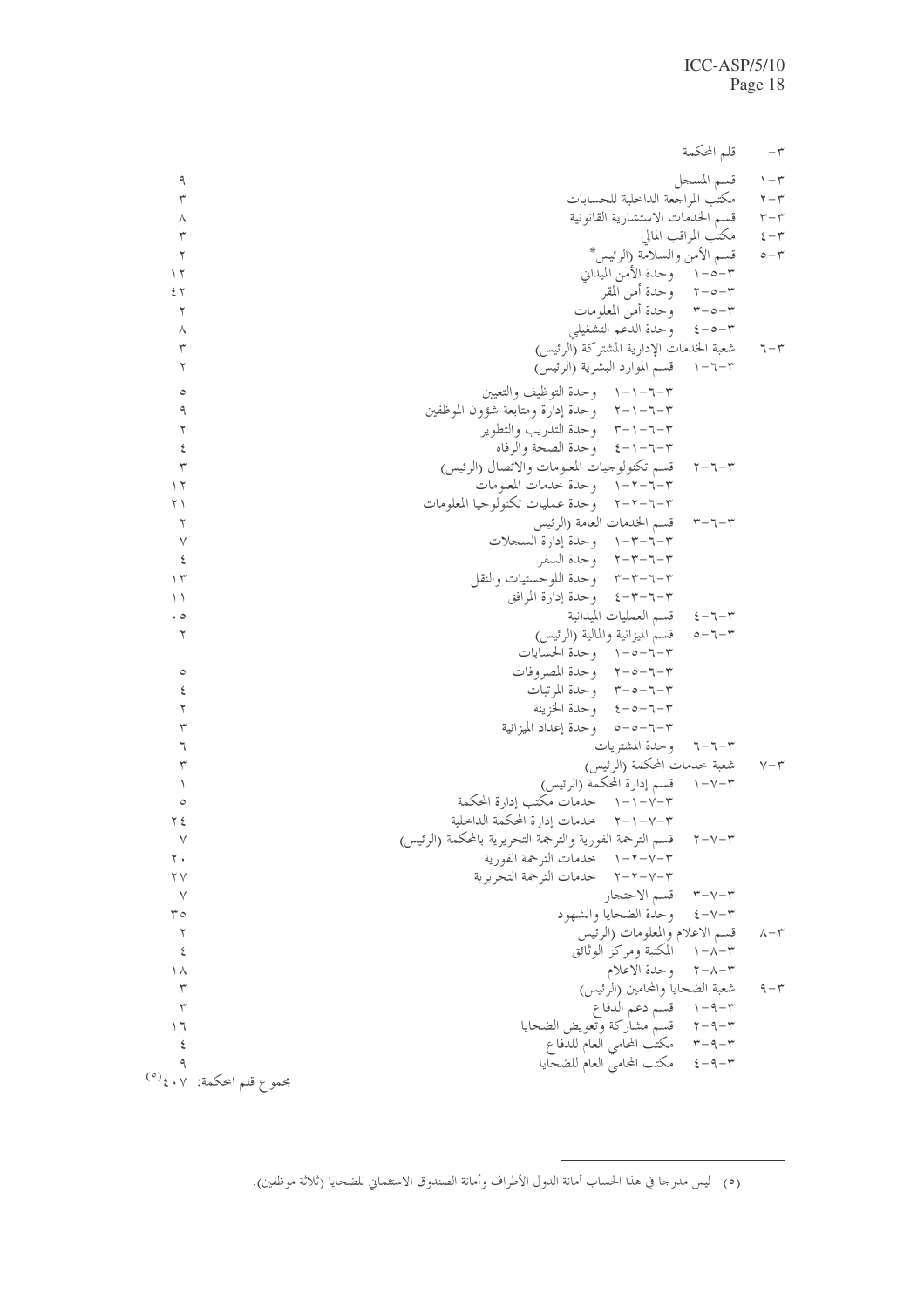# المرفق الثالث

نهج تعدّد السيناريوهات

١– إن أوَّل خطوة في عملية وضع تحليل للاحتمالية تكمن في تحديد سيناريوهات ممكنة للعلاقة فيما بين الحالات والتحقيقات والمحاكمات والاستئنافات. ويمكن تغيير هذه السيناريوهات في النموذج مما يفضي إلى نتائج مغايرة. ويبيّن الجدول ثالثا–١ أمثلة لسيناريوهات ستطبّق:

الجدول ثالثا-١

| عدد الاستئنافات بحسب | عدد المحاكمات وفقا | عدد التحقيقات في الحالة ١ | سيناريو الناتج |
|----------------------|--------------------|---------------------------|----------------|
| المحاكمة الواحدة     | للتحقيق الواحد     |                           |                |
|                      |                    |                           | ألف            |
|                      |                    |                           | باءِ           |
|                      |                    |                           | جيم            |

وتتمثل الخطوة الثانية في تحديد تواتر للبدء في الحالات. وهناك إمكانيات ثلاث جرى النظر فيها مبدئيا  $-\tau$ وهي:

| الأولى  | حالة جديدة واحدة كل سنة      |
|---------|------------------------------|
| الثانية | حالة حديدة واحدة كل سنة ونصف |
| الثالثة | حالة جديدة واحدة كل سنتين    |

ومن خلال التوليف بين الناتج وسيناريوهات تاريخ البدء، استحدثت تسعة سيناريوهات مختلفة هي:  $-{\bf r}$ 

| الأولى* جيم   | الأولى* باء  | الأولى* ألف  |
|---------------|--------------|--------------|
| الثانية* جيم  | الثانية* باء | الثانية* ألف |
| الثالثة * جيم | الثالثة* باء | الثالثة* ألف |

هذه السيناريوهات التسعة المتعلقة بالناتج/تاريخ البدء مُدّدت على مدى فترة زمنية وفقا لسلسلة من  $-\xi$ الأنشطة المتتابعة المبينة في الافتراضات ووقع إدخالها في النموذج بغية تحديد العدد اللازم من الموظفين بحسب الفترة الواحدة لكل سيناريو من السيناريوهات.

ومن شأن كل سيناريو أن تكون ثمرته ناتجاً مختلفا، من حيث عدد الأنشطة المتزامنة وعدد الموظفين اللازم  $-\circ$ للاضطلاع بمذه الأنشطة. ولتحديد مجموعة الموظفين الذين ستتطلبهم المحكمة للوفاء بما ستضطلع به من الأنشطة خلال السنوات المقبلة، تمثلت الخطوة التالية في تقييم احتمالات كلِّ سيناريو من هذه السيناريوهات.